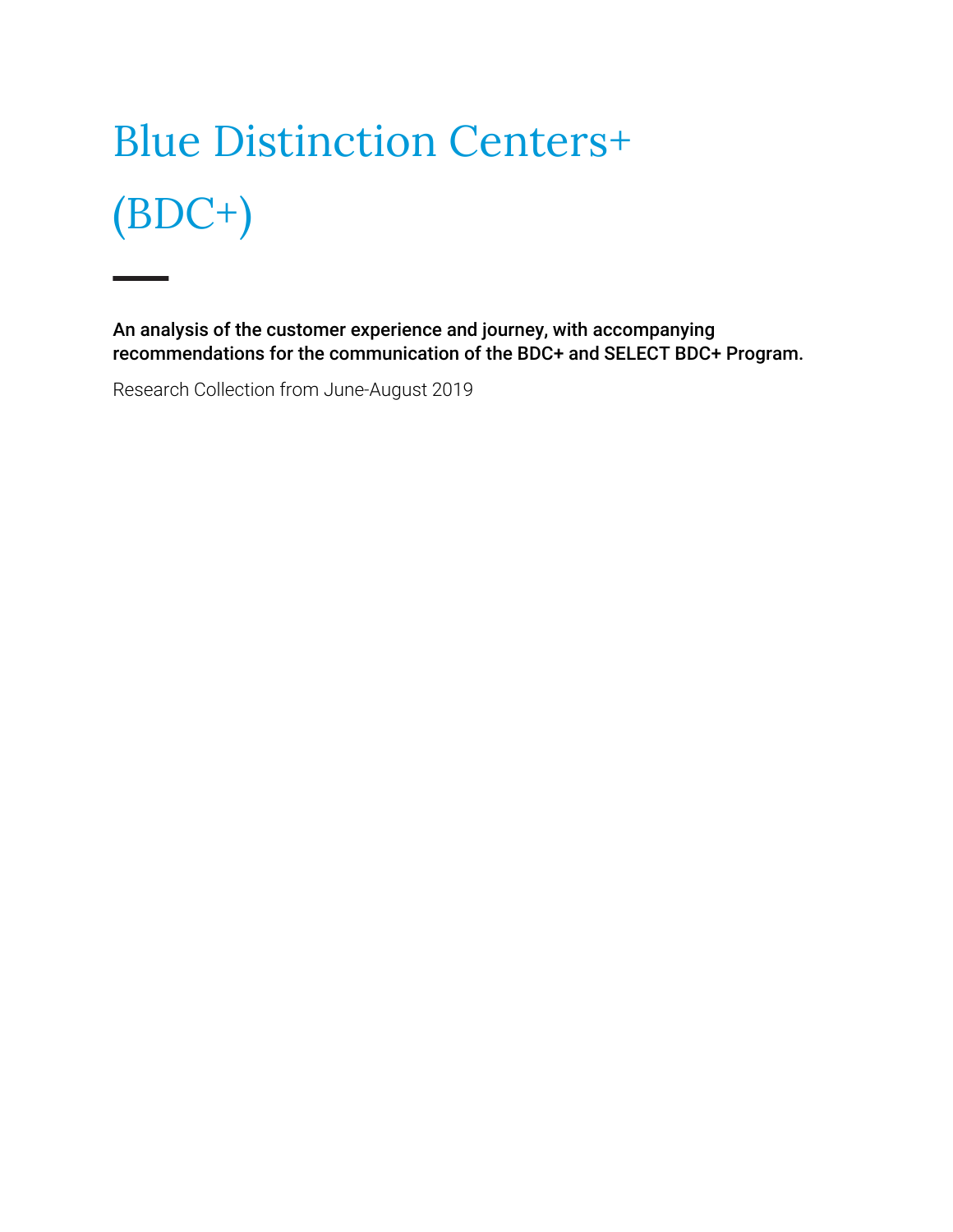# Table of Contents

 $\overline{\phantom{a}}$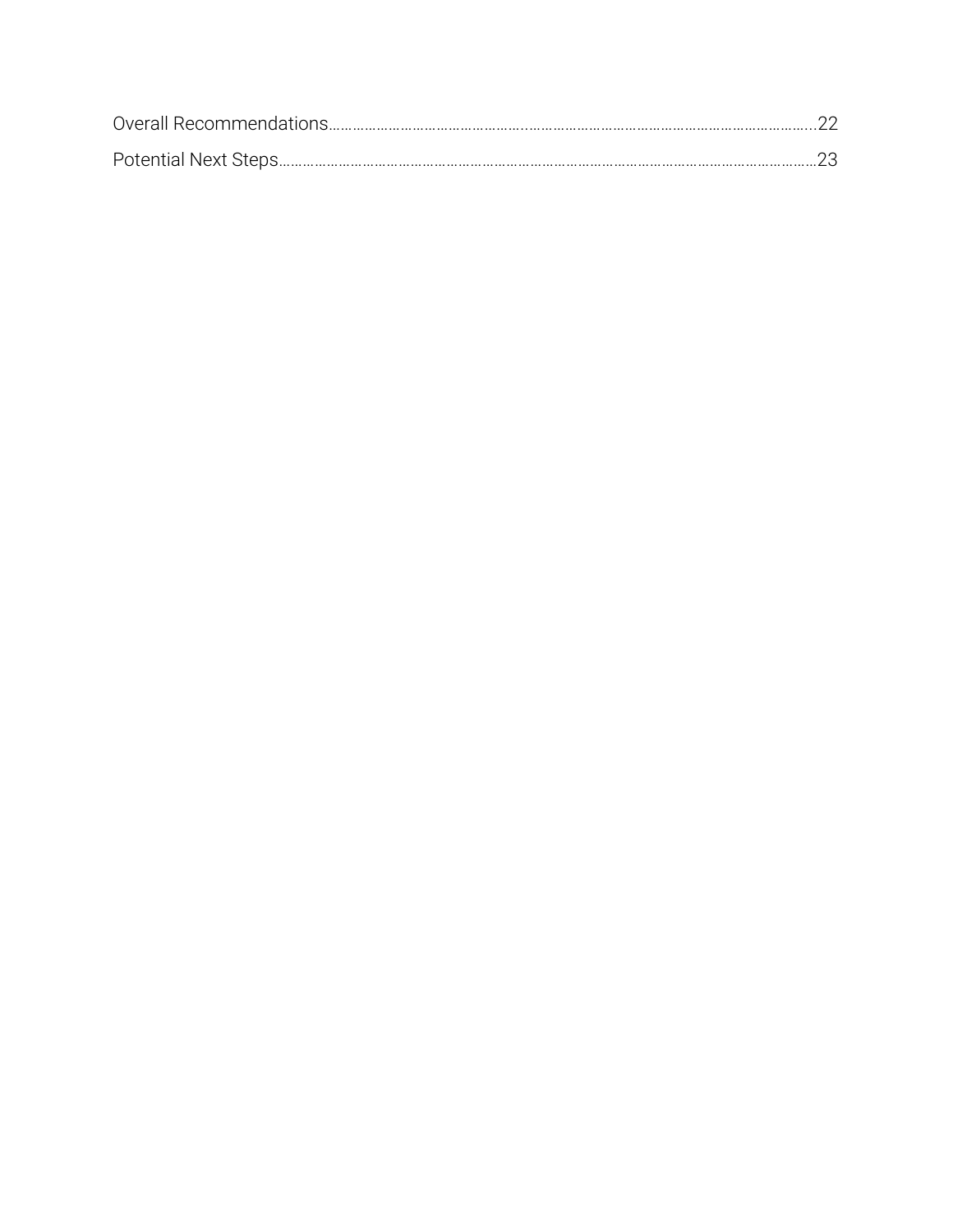# High-Level Overview of BDC+ Program

The BDC+ program provides members with handpicked facilities for specific conditions and surgeries that are of higher quality, produce better outcomes, and are more affordable than others. Currently, there are several different communication strategies for Weyerhaeuser, Nordstrom, and Group 16, that are being used to promote and drive members to this program.

# Goal of our Study

Assess all current member touchpoints and determine if the current strategies are the best approach for driving members to the BDC+ program.

Identify and recommend the most appropriate way to communicate and drive utilization of the BDC+ program, while ensuring the outcome is scalable to multiple groups.

# Scope of our Study

For the purpose of this study, we have chosen to focus primarily on one group, ensuring our efforts are concentrated and scalable for other groups. Weyerhaeuser is our primary group of focus, as they currently have the most comprehensive plan selection options, nuances, and a group website for analysis.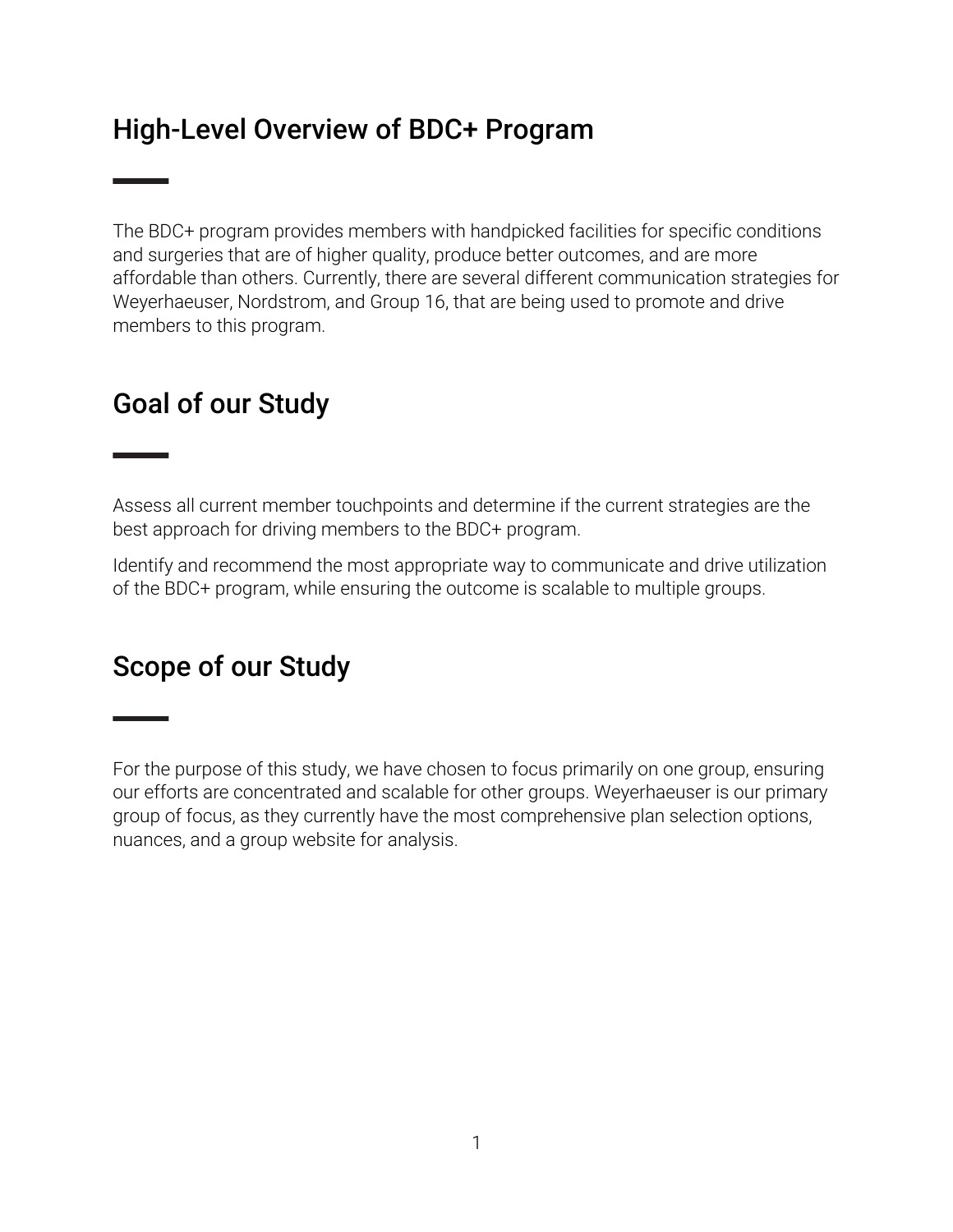# The BDC Differences

#### BDC vs BDC+

#### https://www.premera.com/weyerhaeuser/select-bdc/spinal-surgery/

"The Blue Cross Blue Shield Association evaluates thousands of hospitals and surgical centers around the United States. Facilities that provide the highest expertise and best outcomes are designated as Blue Distinction Centers (BDC). Some of these centers are designated BDC+, which means that not only are they recognized for their expertise, but for the greatest value."

# **BlueDistinction.** Center

**Blue Distinction Centers are** healthcare facilities and providers recognized for their expertise in delivering specialty care.

# **BlueDistinction.** Center $+$

Blue Distinction Centers+ are healthcare facilities and providers recognized for their expertise and for providing the greatest value.

#### SELECT BDC+

#### https://www.premera.com/weyerhaeuser/select-bdc/spinal-surgery/

"Blue Distinction Centers + facilities are designated through the Blue Distinction® Specialty Care program, coordinated by the Blue Cross and Blue Shield Association. BDC+ facilities are recognized for their proven expertise, high-quality care, and their efficiency in delivering specialty care.

The SELECT designation means that these facilities have been handpicked specifically for Weyerhaeuser and are located near Weyerhaeuser locations. They have been awarded the BDC+ designation from the Blue Cross Blue Shield Association because they demonstrate higher quality care and provide better overall outcomes, like lower readmission rates and fewer infections postsurgery."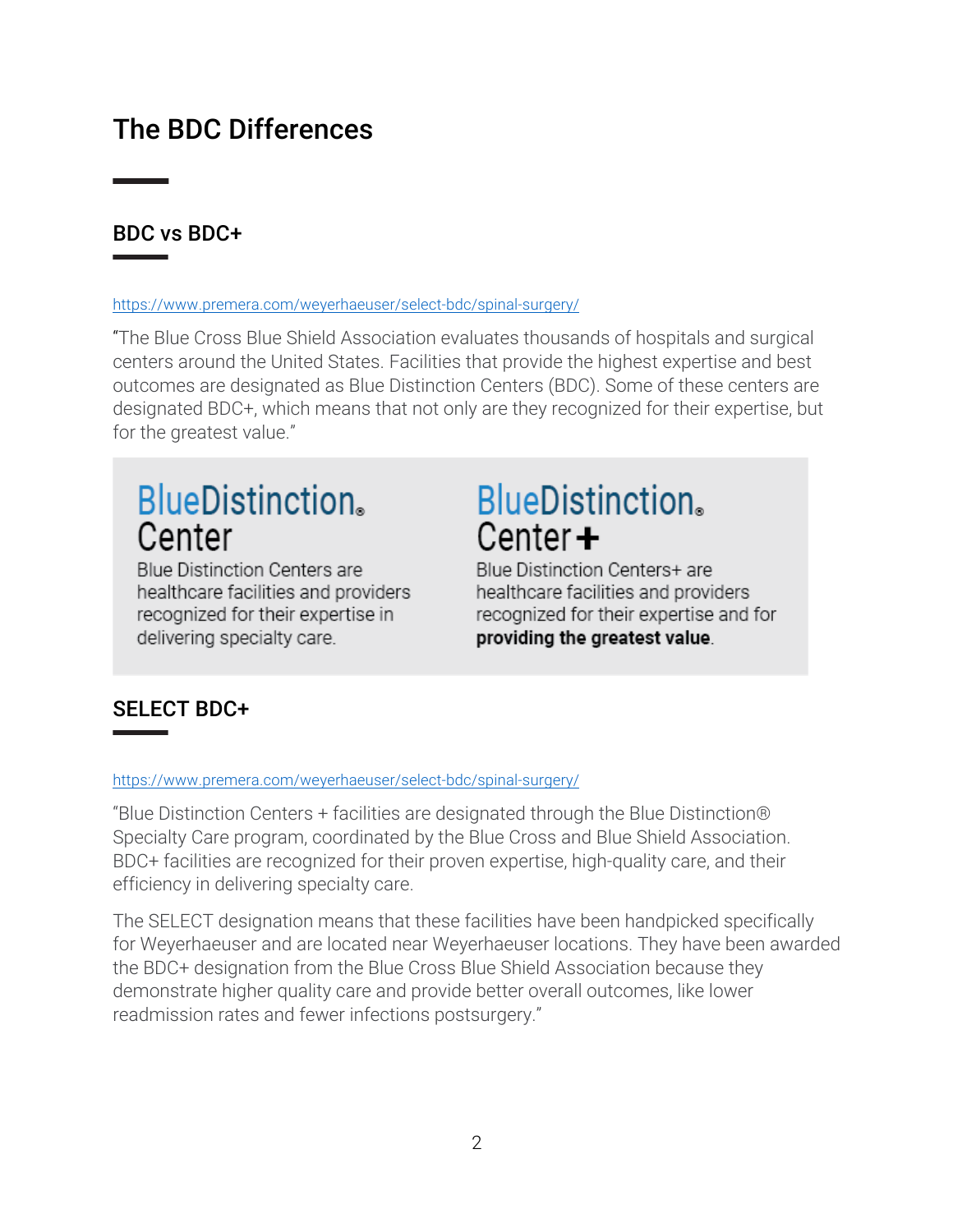#### High-Value Specialty Care

#### https://www.premera.com/specialty-care/

"High-Value Specialty Care" is another name used for the BDC designation. There is a general landing page that explains what High-Value Specialty Care is and allows members to enter their group number to see what specialty care is available with their plan.

"Truth is, not all medical specialists offer the same quality of care. And higher cost doesn't always equal higher quality.

You may find yourself needing high-cost care in a select high-volume medical specialty. Premera makes it easy to:

- Find medical facilities recognized by Premera and the BCBSA as top providers
- Weigh your options and navigate the process with a team of care specialists
- Get where you need to go with medical travel benefits

We want to provide you with access to high-value specialty care and help you make decisions that are informed—and that give you confidence in your care."

#### Centers of Excellence

https://catalyst.nejm.org/center-of-excellence-redesigning-payment/

The Centers of Excellence Program was implemented in 2017 by the Washington State Health Care Authority "for eligible members of Uniform Medical Plan (UMP), the state's self-insured plan."

#### https://www.hca.wa.gov/assets/ump/welcome-packet-coe-flyer.pdf

Essentially this program behaves like the BDC+ and SELECT BDC+ program, offering low to no cost spine and total joint replacement surgeries, with travel and lodging benefits.

"The COE Program contracts with providers who specialize in treating certain medical conditions. These providers are named Centers of Excellence because they have proven their ability to provide exceptional service with successful results for patients with those conditions.

The COE Program currently includes:

• Capital Medical Center (Olympia) – for spine care. Capital has a history of serving state employees. It is owned and operated by RCCH HealthCare Partners, a national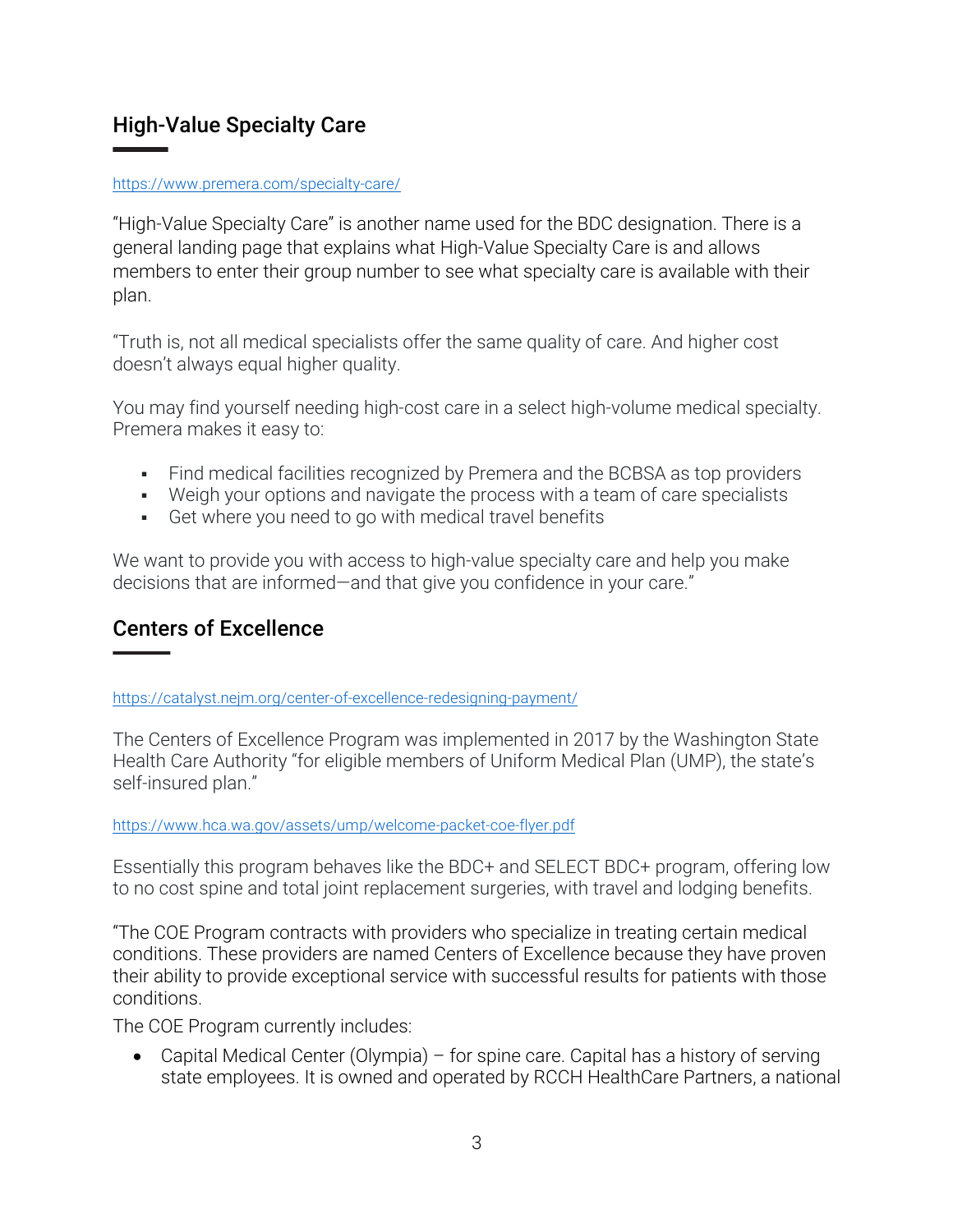leader in the delivery of high-quality, compassionate care in non-urban communities.

• Virginia Mason (Seattle) – for knee and hip replacement and spine care. Virginia Mason is recognized as one of the nation's best healthcare facilities. Its network of primary and specialty care medical centers offers superior treatment results.

If eligible for the COE Program, you will get to choose where you receive services (depending on the procedure)."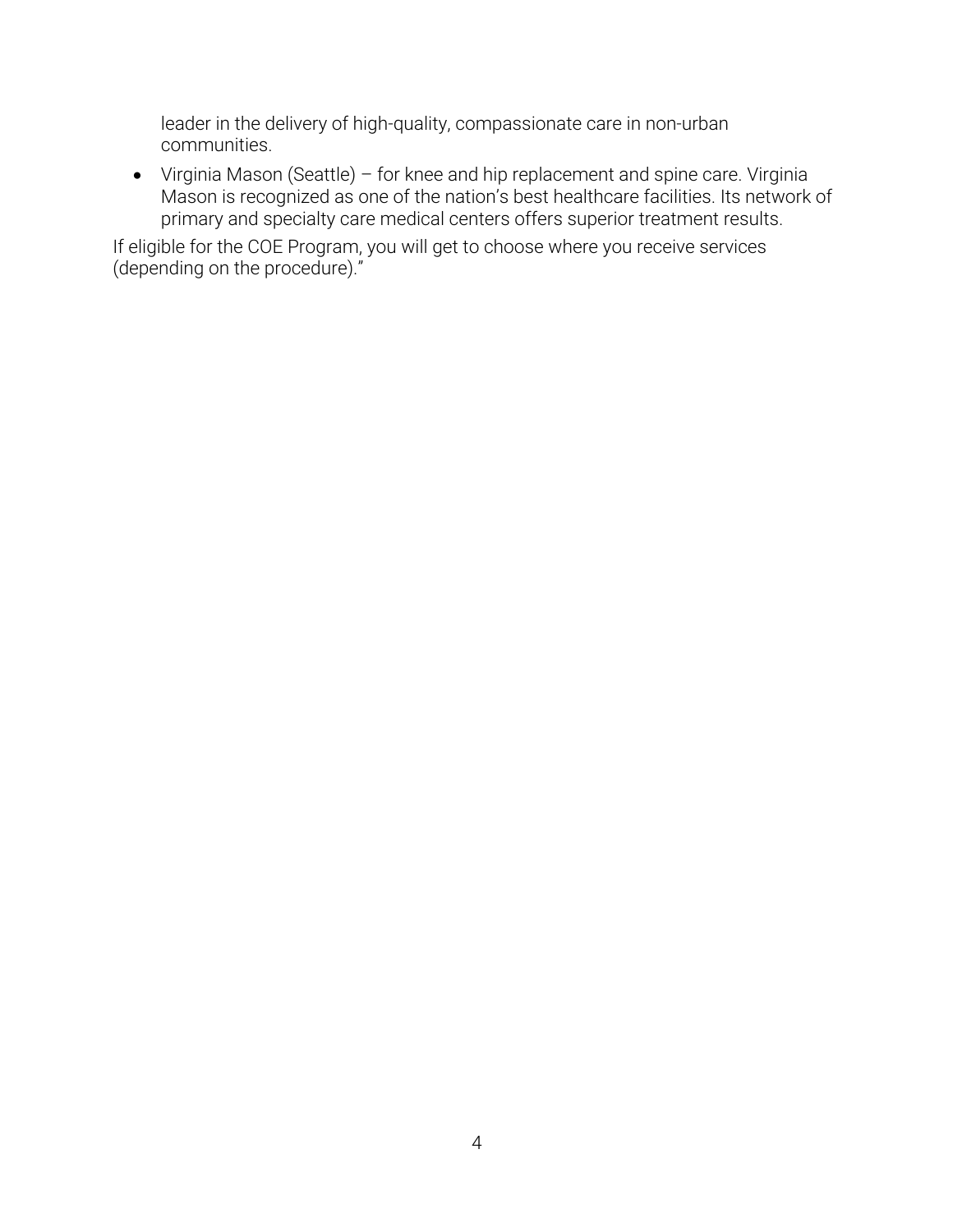# Current Specialty Coverage by Group

| Group        | <b>Specialties</b><br>Offered | SELECT BDC+ | BDC+                                     | <b>BDC</b>                                                                                                |
|--------------|-------------------------------|-------------|------------------------------------------|-----------------------------------------------------------------------------------------------------------|
| Weyerhaeuser | Spinal Surgery                | Yes         | Yes                                      | Not presented                                                                                             |
|              |                               |             |                                          | (Non-BDC+ facility: includes<br>BDC, in-network, and out-of-<br>network facilities. All cost<br>the same) |
|              | <b>Bariatric</b>              | <b>No</b>   | Yes                                      | Not presented                                                                                             |
|              | Surgery                       |             |                                          | (Non-BDC+ facility: includes<br>BDC, in-network, and out-of-<br>network facilities. All cost<br>the same) |
| Group 16     | Knee & Hip                    | Yes         | Yes, if living                           | Not presented                                                                                             |
| (Premera)    | Replacement                   |             | outside of<br>WA or AK                   |                                                                                                           |
|              |                               |             | No, if living<br>in WA or AK             |                                                                                                           |
|              | Spinal Surgery                | Yes         | Yes, if living<br>outside of<br>WA or AK | Not presented                                                                                             |
|              |                               |             | No, if living<br>in WA or AK             |                                                                                                           |
| Nordstrom    | <b>Bariatric</b><br>Surgery   | Yes         | <b>No</b>                                | Not presented                                                                                             |
|              | Cancer Care                   | Yes         | <b>No</b>                                | Not presented                                                                                             |
|              | Cardiac Care                  | Yes         | No                                       | Not presented                                                                                             |
|              | Knee & Hip<br>Replacement     | Yes         | <b>No</b>                                | Not presented                                                                                             |
|              | Maternity Care                | Yes         | <b>No</b>                                | Not presented                                                                                             |
|              | Spine Surgery                 | Yes         | <b>No</b>                                | Not presented                                                                                             |
|              | Transplant                    | Yes         | <b>No</b>                                | Not presented                                                                                             |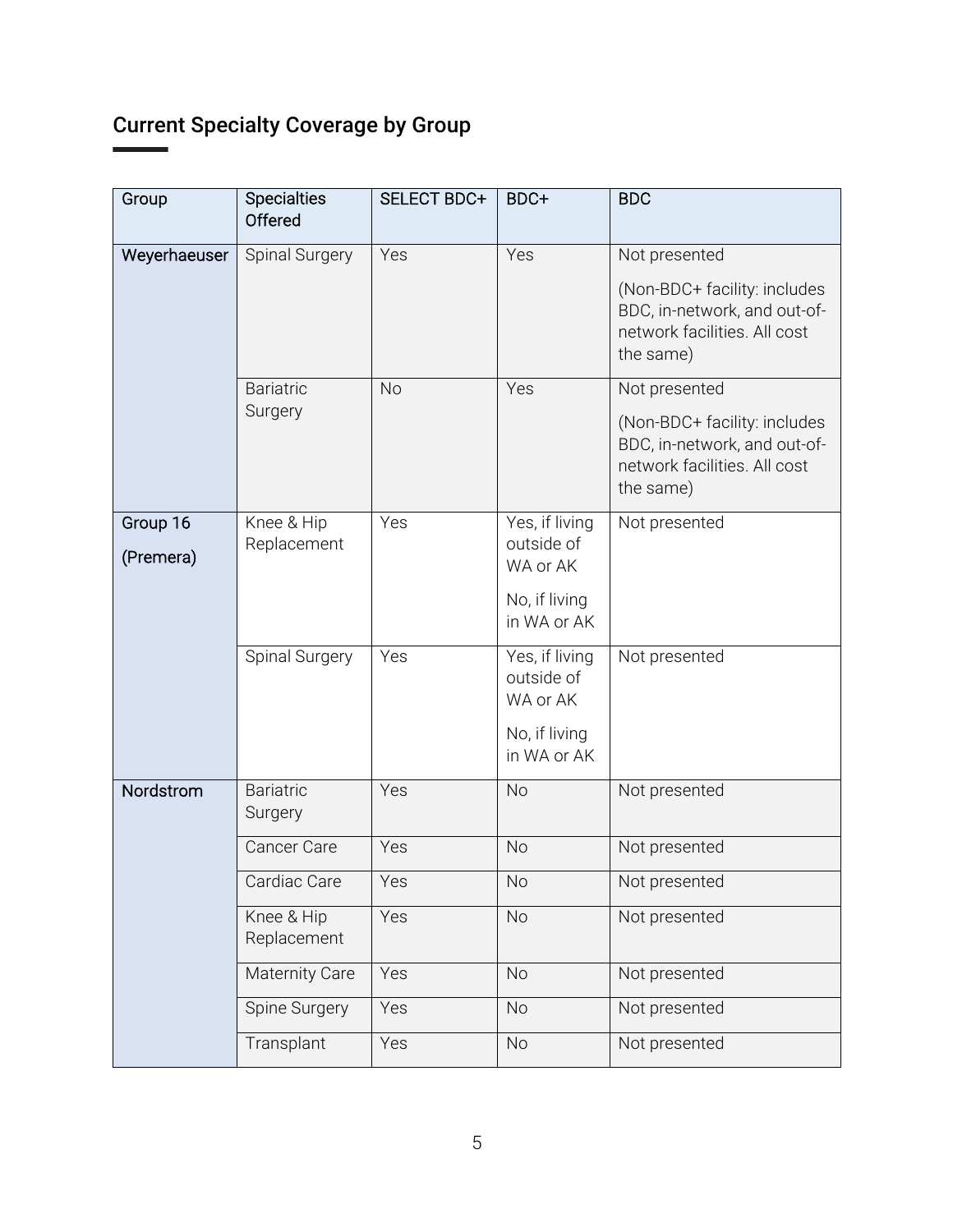# Current Benefit Coverage by Group

| Group                 | <b>Specialties Offered</b>                                                                                                                   | SELECT BDC+                                                                          | BDC+                                           | Non-BDC+                                                                                                                               |
|-----------------------|----------------------------------------------------------------------------------------------------------------------------------------------|--------------------------------------------------------------------------------------|------------------------------------------------|----------------------------------------------------------------------------------------------------------------------------------------|
| Weyerhaeuser          | Spinal Surgery                                                                                                                               | You pay 0%                                                                           | You pay 15%                                    | You pay 35%                                                                                                                            |
|                       | <b>Bariatric Surgery</b>                                                                                                                     | Plan pays 100%                                                                       | Plan pays 85%                                  | Plan pays 65%                                                                                                                          |
|                       |                                                                                                                                              | Deductible<br>applies<br><b>Travel benefits</b><br>included                          | Deductible<br>applies<br>No travel<br>benefits | Deductible<br>applies<br>No travel<br>benefits<br>*Same cost for<br>BDC, in-network<br>facilities, and<br>out-of-network<br>facilities |
| Group 16<br>(Premera) | Knee & Hip<br>Replacement<br>Spinal Surgery                                                                                                  | You pay 0%<br>Plan pays 100%<br>Deductible<br>applies<br>Travel benefits<br>included | Not presented                                  | Not presented<br>*Different costs<br>for in-network<br>and out-of-<br>network facilities                                               |
| Nordstrom             | <b>Bariatric Surgery</b><br><b>Cancer Care</b><br>Cardiac Care<br>Knee & Hip<br>Replacement<br>Maternity Care<br>Spine Surgery<br>Transplant | You pay 0%<br>Plan pays 100%<br>Deductible<br>applies<br>Travel benefits<br>included | Not presented                                  | Not presented<br>*Different costs<br>for in-network<br>and out-of-<br>network facilities                                               |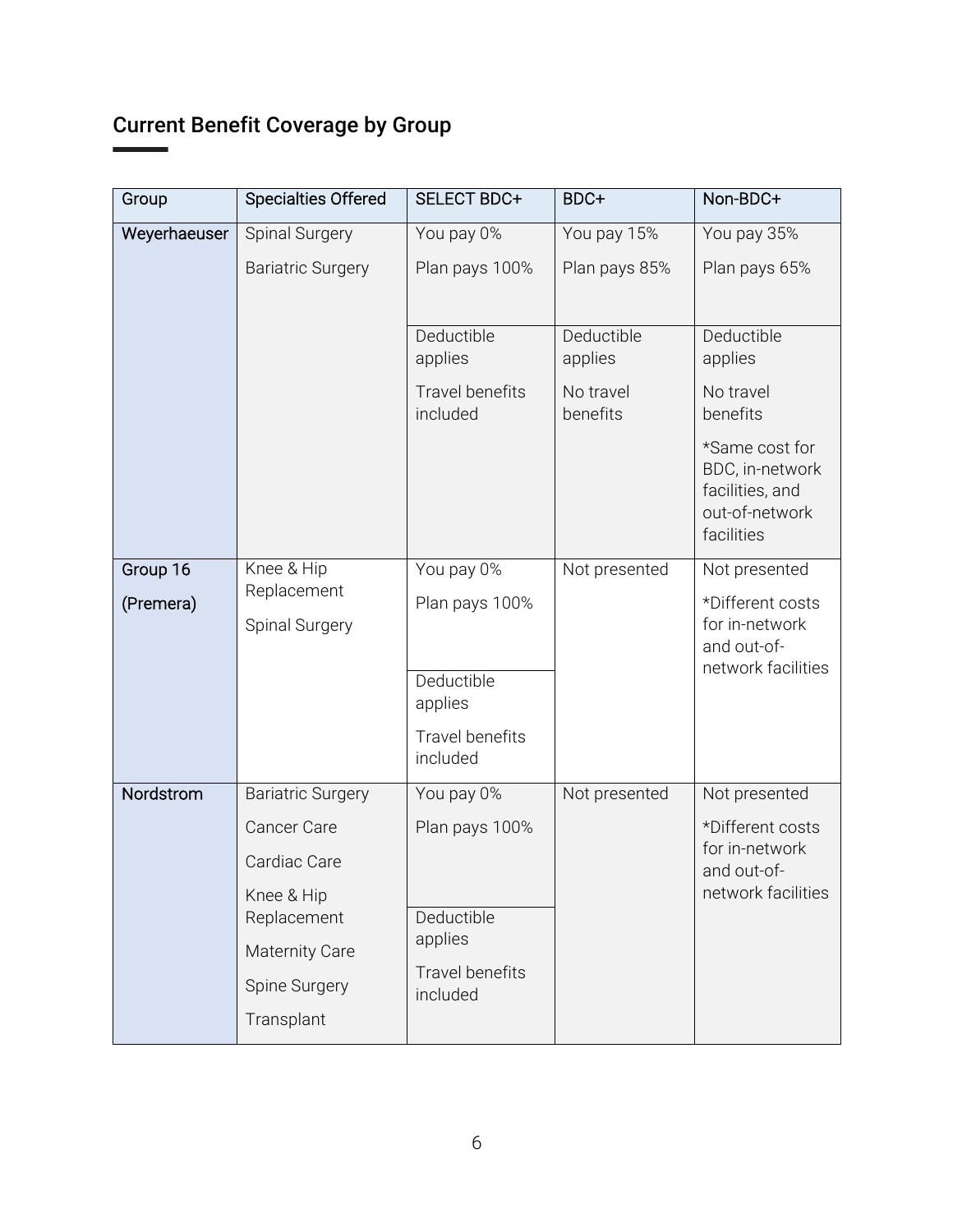# General Member Journey Diagram for Weyerhaeuser

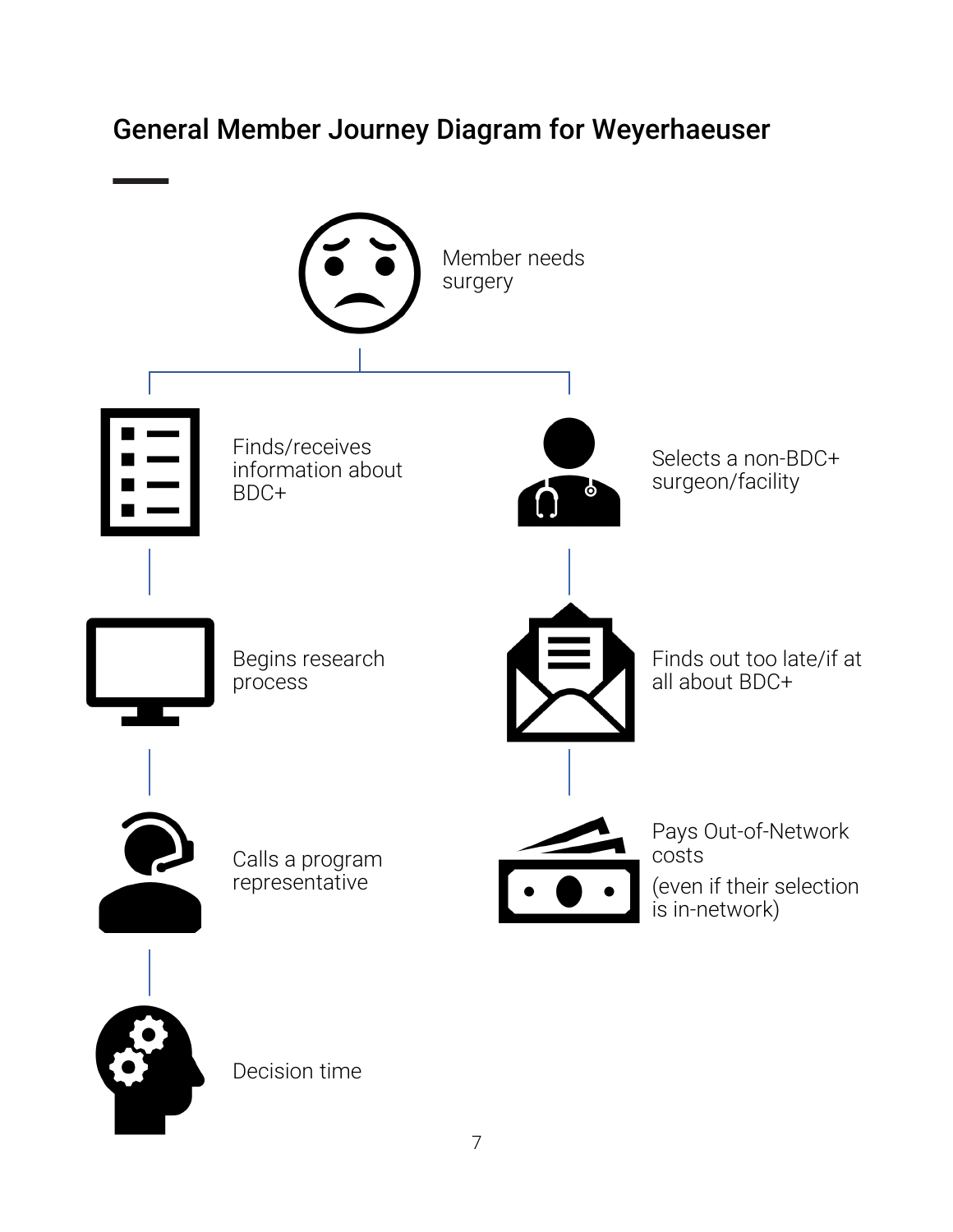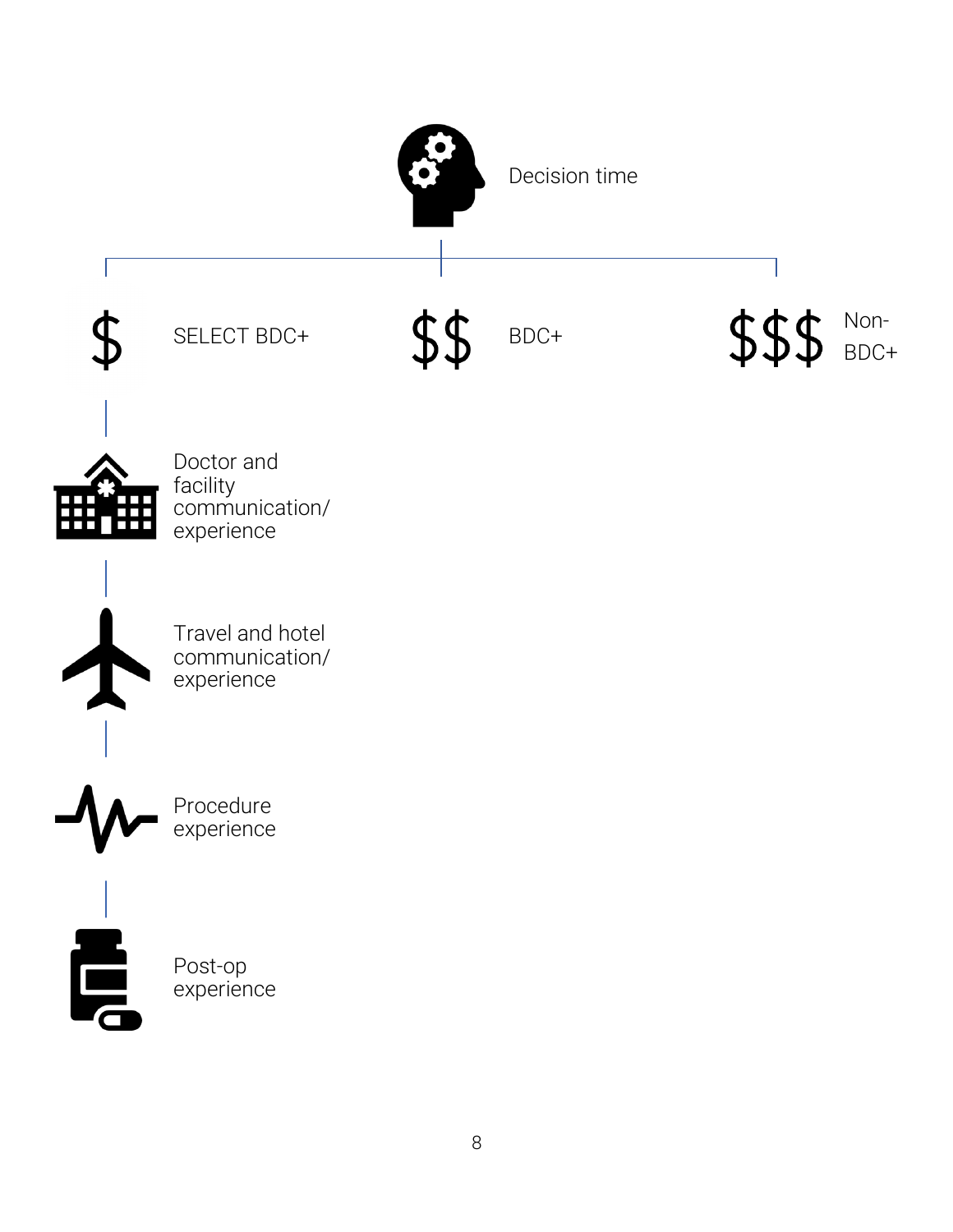# Healthcare Decision Making Factors

The following research was conducted by Toni Saylor, a former Customer Experience Design Researcher, regarding the factors and drivers that influence decision making around finding care. To see the full literature review, visit Confluence at this link:

https://premeracx.atlassian.net/wiki/spaces/DES/pages/1052673660/Health+Care+Decision+Making+Cro ss-Domain+Literature+Review+Dec+2018

#### Highlights of Research Study

- Emotional/social fit is the most important factor for members when they choose a provider
- Reviews are frequently asked for because they (1) provide information about emotional/social fit, (2) provide emotional stories to meet members where they are at in an emotional process, and (3) provide the user with context for the criteria that was used to determine a rating
	- o Members use reviews to evaluate emotional/social fit
		- § Quality metrics that focus on healthcare outcomes don't resonate
		- § Even quality metrics that focus on bedside manner won't make as much difference as an emotional story
	- o Members are typically emotional when they are making choices about providers
		- When members are emotional, their choices are less rational
		- § Providing members with the emotional information they are seeking meets them where they are
	- <sup>o</sup> There is no standardization of methods, metrics, or results for quality in health care
		- § Even when we provide numbers or ratings for quality, members want reviews
			- $\triangleright$  They want to know that the person evaluating was using the same criteria they were
- In the absence of reviews, members make choices based on the information available to them
	- o Often the in-network status of a provider or location (distance from home/work)
		- § But they don't actually know what "in-network" means
		- § They think it'll be less expensive
- Cost is not a primary driver for members
	- o They don't know how to predict what it will cost
	- If they find information, they don't trust it's accurate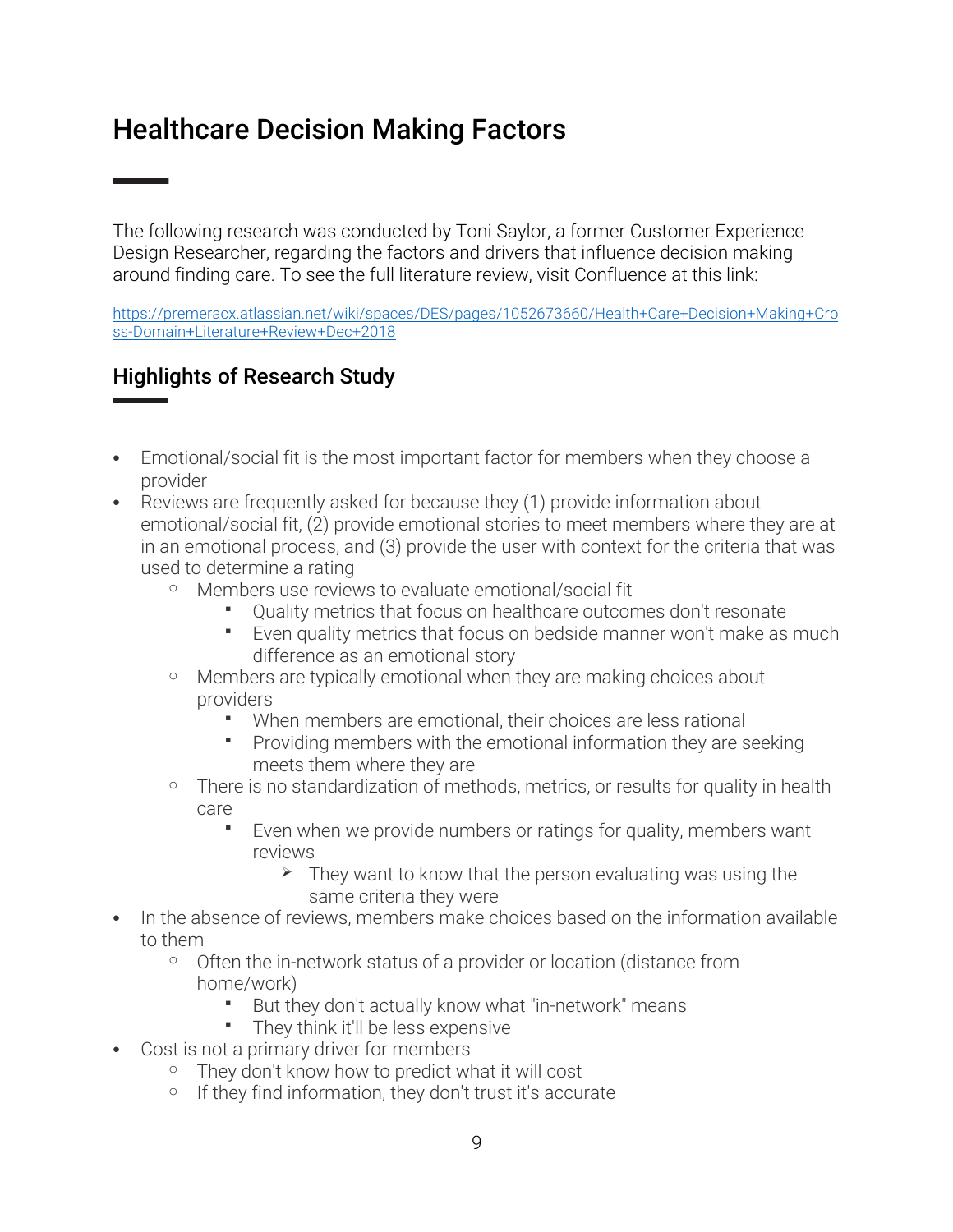- o They don't know how health care costs work
- Cost becomes more of a driver for those who have less money to spend
	- o But they also are more emotional
	- o They still don't know how to find information they can trust about costs
	- o So, they forgo care
	- o Which leads to more expensive medical procedures later
- Health care shopping is not the same as other shopping
	- o The market doesn't work the same way
	- o There is no standardization of quality
	- o Higher price is not an indicator of higher quality, especially higher emotional/social quality

#### Recommendations Based on the Research

Include testimonials, emotional stories, reviews, etc.

- Why? Emotional and social fit are the most important factors for members, so we should use tactics that fulfill their emotional needs
- This may provide a better measure of quality than just the "BDC+" designation title does

Make the designation options for our members extremely clear.

- Why? When reviews aren't present, members use the information available to them to make decisions, often getting tripped up on things like "in-network" and cost
- Specifically, explain what is meant by "Non-BDC+ facilities," as this can include BDC facilities, in-network facilities, and out-of-network facilities, each with varying costs
- Change the Blue Cross Blue Shield link for finding BDC+ facilities, as it contains information beyond the scope of our coverage offerings and leads to broken links

#### Continue and grow to make the cost breakdown between options clear and transparent.

- Why? Although cost is not a primary driving factor for all members, (but becomes more relevant for those who have less money), members find it difficult to predict and trust healthcare costs
- Continue clearly labeling the cost breakdown between options and providing contact information for members to reach out with questions
- Make the distinction between "Non-BDC+ facilities" more evident, better expressing the cost differences between BDC facilities, in-network facilities, and out-of-network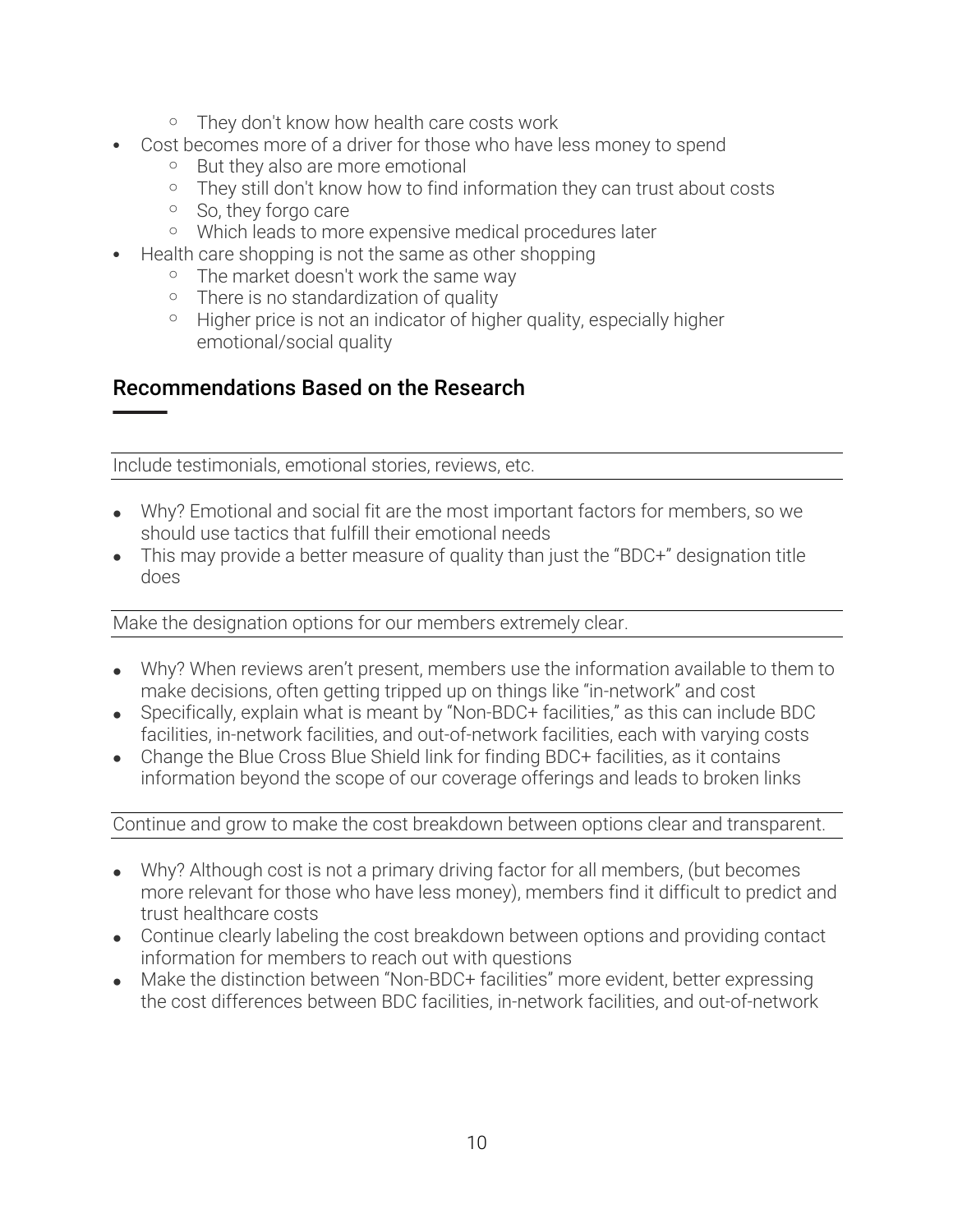# UserTesting With People Who Have Spinal Issues

The following research study was conducted on UserTesting.com, in which we recruited participants with similar attributes to Weyerhaeuser employees who have considered or undergone spinal surgery. We received feedback on his or her personal experience surrounding spinal surgery, as well as insight about the SELECT BDC+ program based on the initial targeted spinal letter Premera currently sends to Weyerhaeuser employees. To view the full UserTesting videos, visit the following link:

https://www.usertesting.com/dashboard#!/study/2784941/sessions https://www.usertesting.com/dashboard#!/study/2786257/sessions

#### Research Goals

Identify decision making process for individuals considering spinal surgery.

Determine when it would be best to inform individuals of alternate surgery options.

Determine the general impression of SELECT BDC+ from the initial targeted letter.

#### Screening

Age Range:  $40 - 65$  years

Country: United States

Salary Range: \$40k – \$100k

Industry: Airlines, Aerospace and Defense, Automotive, Business Support & Logistics, Construction, Machinery and Homes, Manufacturing, Other, Telecommunications, Technology, Internet and Electronics, Utilities, Energy, and Extraction

Company Size: Large 1001+ employees

- 1. What best describes your current health insurance situation? Acceptable answer: I have health insurance through my employer
- 2. Within the past year, I have undergone or considered undergoing: Must select: Spinal surgery May also select: Bariatric surgery, Cellular immunotherapy (CAR-T), Fertility care, Gene therapy, Knee or hip replacement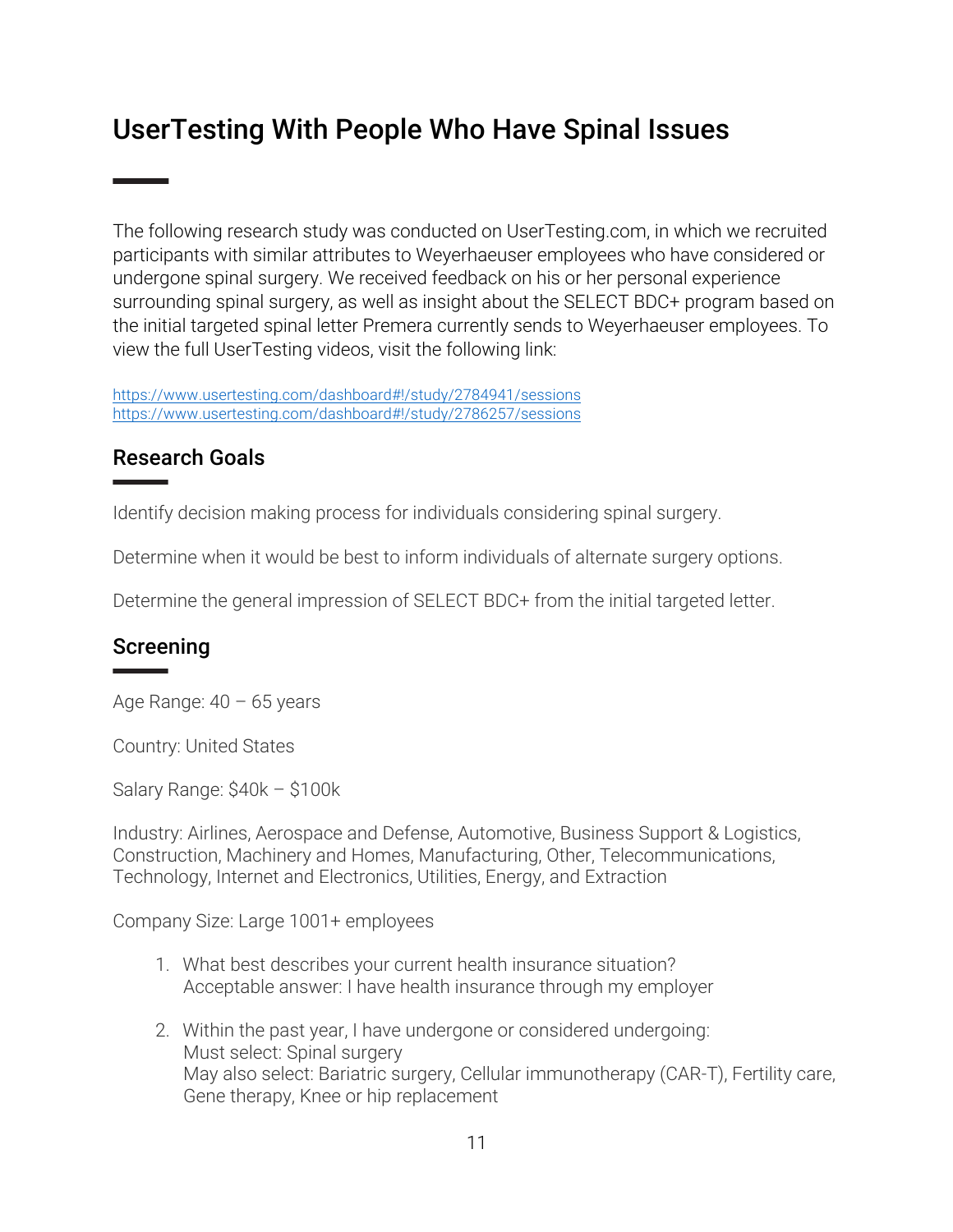#### Scenario and Tasks/Questions

Today we would like to ask you a few questions about your experience with contemplating or undergoing spinal surgery. We would then like you to imagine your medical insurance company sent you a letter in the mail, and have you review the given letter.

- 1. What has your experience been like contemplating or undergoing spinal surgery? [Verbal Response]
- 2. What have you valued most during this experience or process? [Verbal Response]
- 3. Is there something you wish could have gone differently during this experience or process? [Verbal Response]
- 4. Imagine that your medical insurance company has sent you a letter in the mail. Please continue to the next step to view the letter.
- 5. Launch URL: https://ut-assets.com/516f5aa0-e929-4d5b-98f0 b92b47893629/index.html

You will be shown an image. Once you see it, move on to the next step. The rest of the questions in this interview will be about this document.

- 6. Please take a moment to review this letter. What is it about? Do you have any questions?
- 7. In your own words, what are the next steps?
- 8. Would you consider the SELECT BDC+ option for your spinal surgery if you were sent this letter in the mail?
- 9. When would it be best to be informed of the SELECT BDC+ option?
- 10. If you were already scheduled for surgery with a different doctor and facility, would you consider switching after receiving this letter in the mail?
- 11. Would you consider the SELECT BDC+ option for your spinal surgery if you were required to travel for surgery?
- 12. How would you want to learn about SELECT BDC+?
- 13. What is your general impression of the SELECT BDC+ offering?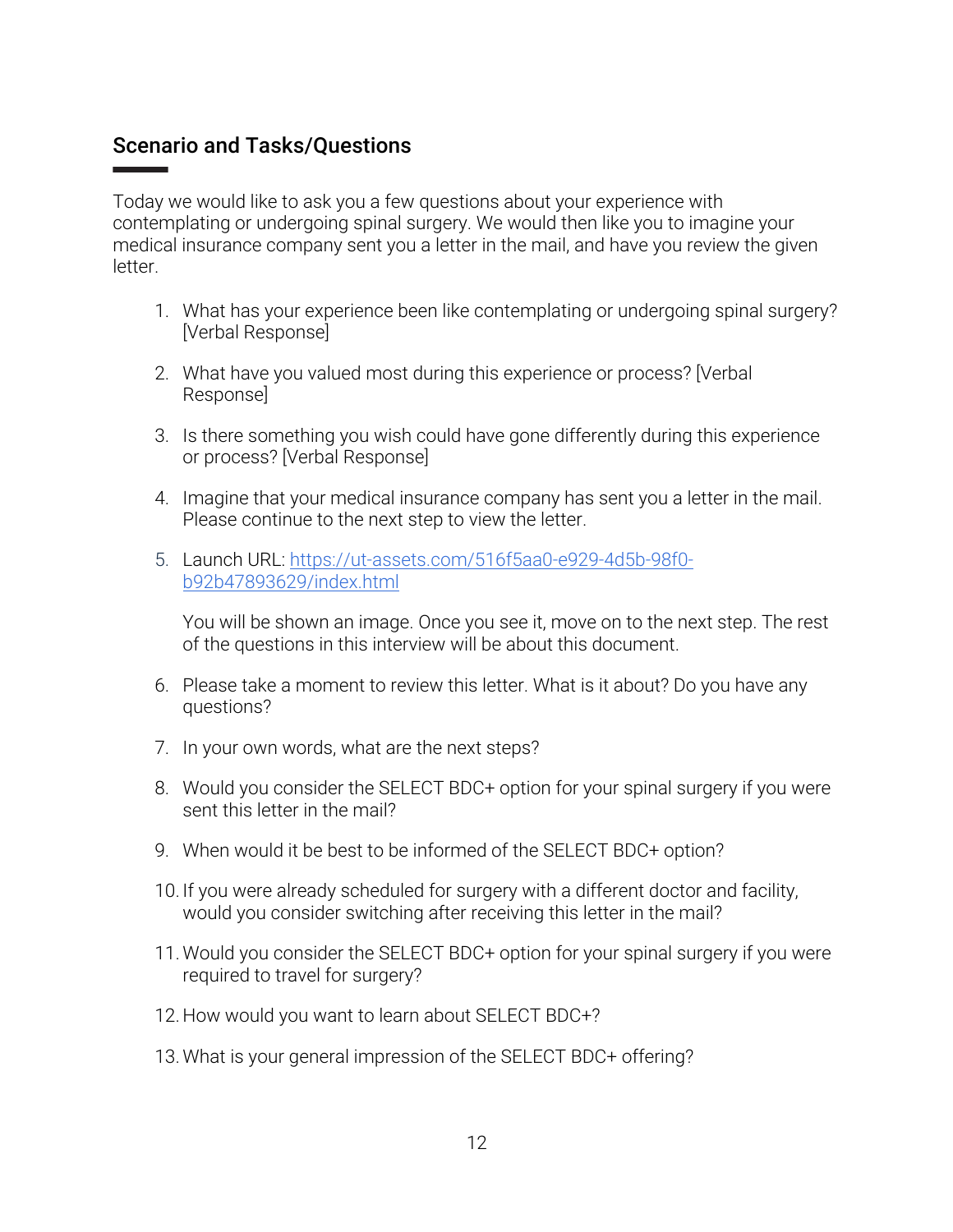## UserTesting of Weyerhaeuser Website Content

The following is a summary of (4) UserTesting videos conducted by Joy Cordell on early stages of the Weyerhaeuser website content of BDC+ options for spinal surgery. While the videos were used largely in part for redesign implementations on the website, there is valuable user feedback regarding the perception of the program and expectations members have. To view the full UserTesting videos, visit the following link:

https://www.usertesting.com/dashboard#!/study/2594318/sessions

#### Themes and Comments

Members are wary of the Select BDC+ 100% coverage option and feel there must be a catch or ulterior motive.

"I'm a little unclear what the benefit is to the company to pay 100% of my surgery costs. I wonder why--what's the catch? Why is there one option that's 100%?"

Respondent 1

"I keep coming back to why a certain facility would pay 100%. I feel like there must be a catch and I'm not sure what that is. Seems too good to be true."

Respondent 1

"It's trying to market me toward their preferred provider."

Respondent 3

Members have a desire to see reviews and learn of other people's experience with the program.

"I think I'd still want to see some reviews or customer feedback from people who have previously had the surgery done at a Select facility, just to see what their experience was."

Respondent 1

"[I'd like to see] testimonials from people who have used [the program]."

Respondent 2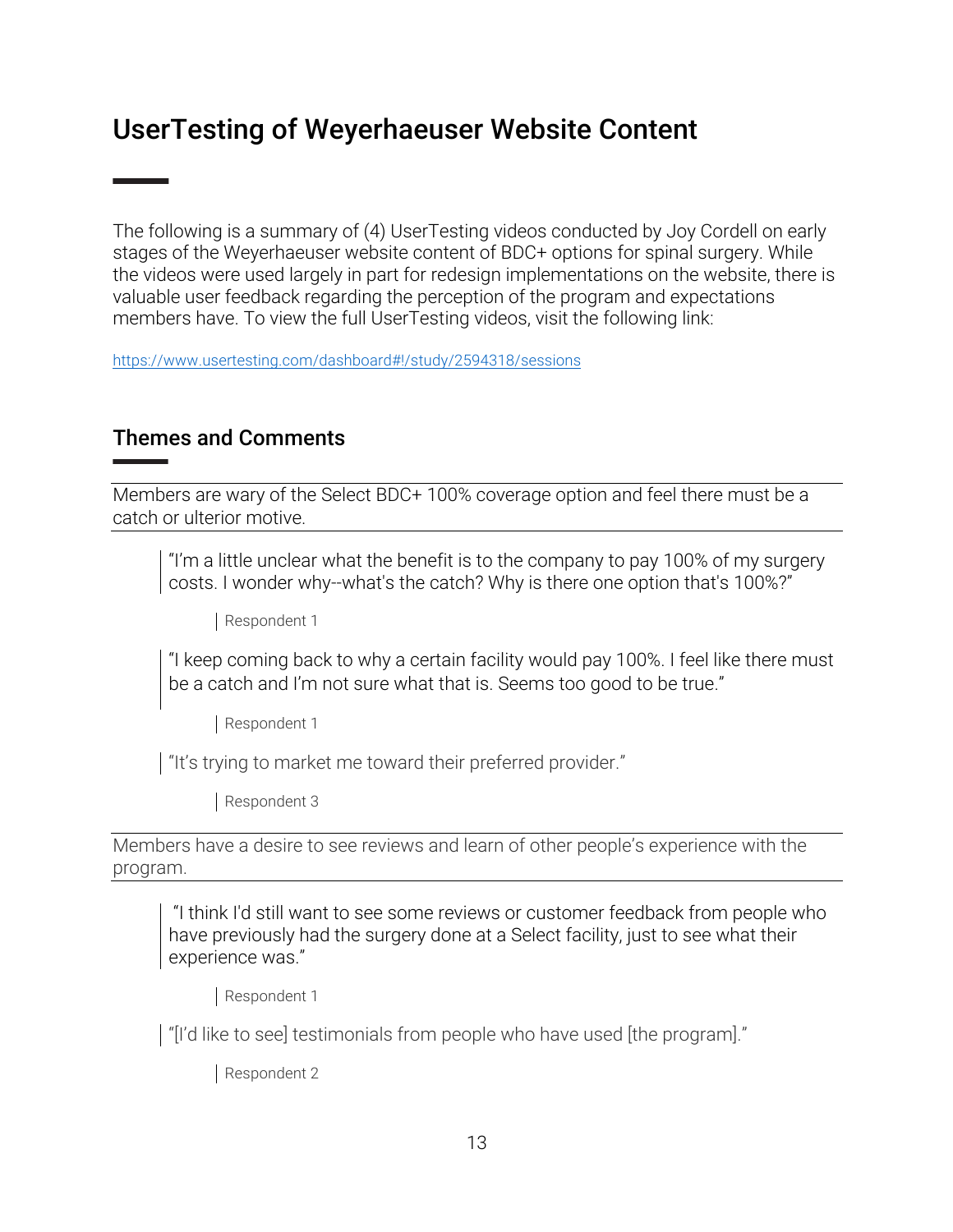I "I'd like to see some other success stories."

Respondent 4

"I want to see referrals, other people that've done this, how many people have gone through this program. The success rate of people who have gone through this and how they feel about it."

Respondent 4

Members feel the need to do additional research before calling a program representative.

I "It sounds like a very good offer, I'd just want to read a little more about it."

Respondent 1

I "If there were no links, I'd Google the facility."

Respondent 2

| "I'd like links on there for my own research before I jump in."

Respondent 3

"I'd like to get more details before I called. Because, when I call, I want to have some questions and some information."

Respondent 4

The ability to travel prior to surgery is an important factor for members when determining which plan to select.

"Am I comfortable enough to be able to travel with my back problem?"

Respondent 3

"If I were in serious pain, and could travel, and take time off of work, I'd [choose] Select [BDC+]."

Respondent 2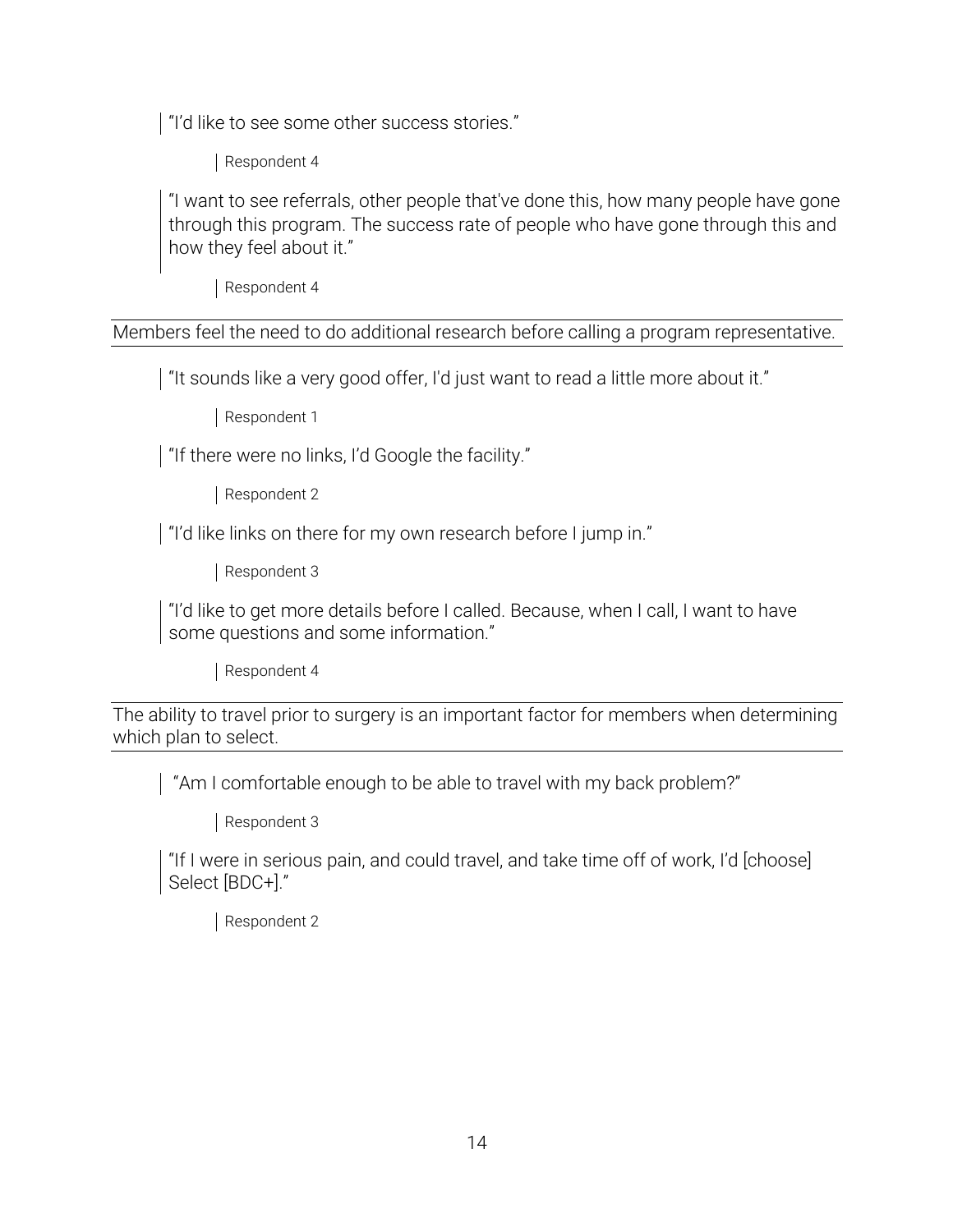#### Recommendations Based on the Feedback

Express why Select BDC+ is being offered, doing so with a focus of care for our members.

• Why? This will help to mitigate members' feelings about there being a "catch" with the Select BDC+ program and promote our passion for member wellbeing and garnering a positive experience in their difficult times.

Include testimonials, emotional stories, reviews, etc.

• Why? Members want to be ensured that this process went well for others, putting their minds at ease that there is no catch to the program. This also allows members to envision themselves having a similar positive experience to someone else who went through the process.

Express that there are additional materials that can be sent or discussed after a call has been made to a Premera program representative. Ensure that all outside sources from search engines display accurate and explicit program details.

• Why? Many members feel the need to conduct further research or do not know that more information can be made available to them after calling. Additionally, outside searches may be conducted by members, which could lead them to information that is not specific to their company coverage.

Ensure and express that travel and hotel accommodations can be catered to our members' medical needs.

• Why? The Select BDC+ option may require members to travel via airplane and stay in a hotel, which is potentially challenging for members prior to and following surgery.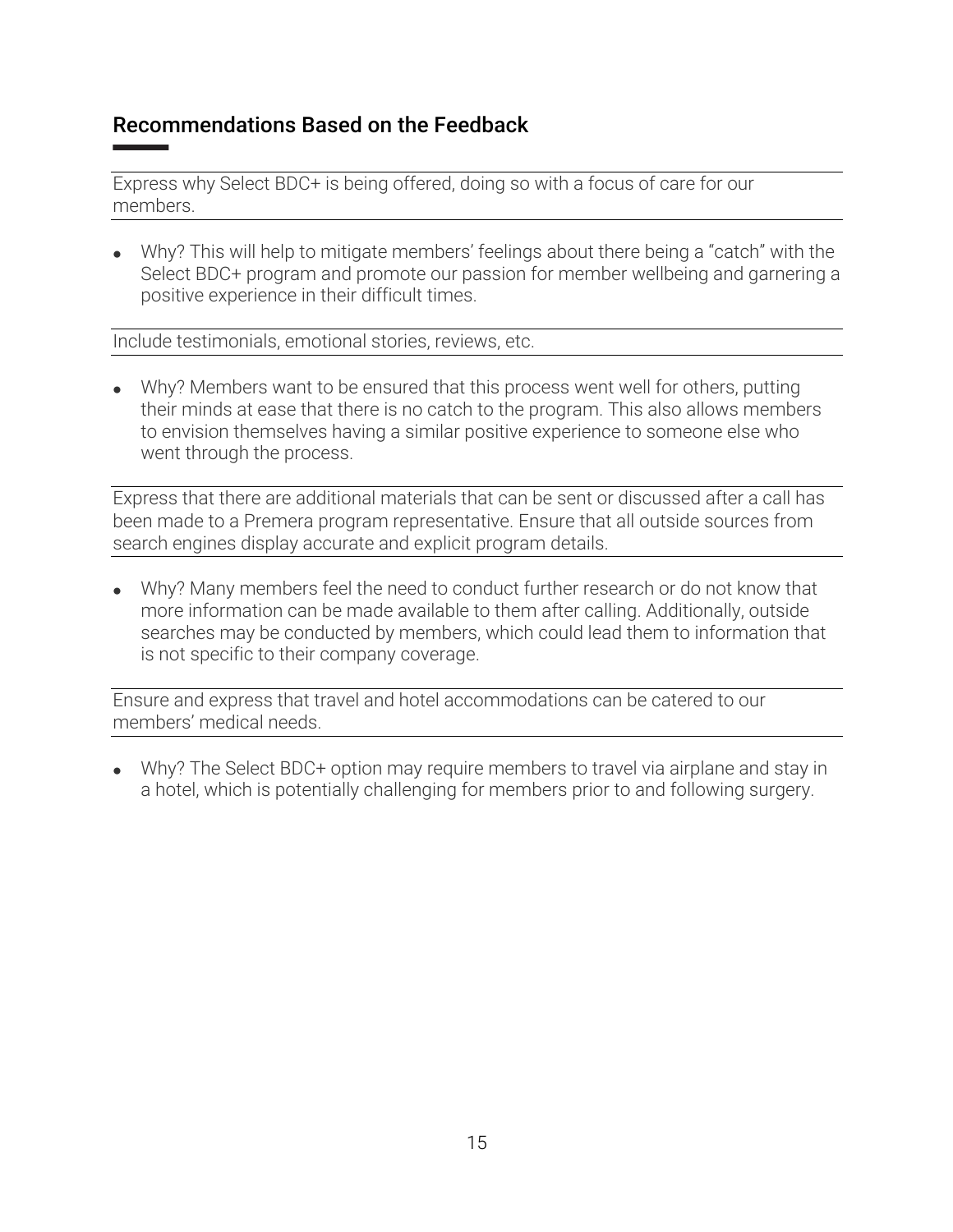### Premera Listens Feedback

**State State** 

The following table is a collection of all the Premera Listens' feedback regarding "Health Care Authority Centers of Excellence Program." You can find the feedback online at the following link:

https://cdaanalytics.corp.premera.org/#/site/DigitalProductsandDataServices/views/PremeraListensDash board/Overall?:iid=1

Premera Listens Dashboard  $\rightarrow$  Overall  $\rightarrow$  Group Name: Healthcare Authority Centers of Excellence Prog

#### Full Report and Member Comments

| Date    | Comment                                                                                                                                                                                                                                                                                                                                                                                                                                                                                                                                                                                                                                                                                                                                                                                                                                                                                                                                                                                                                                                                                                                                                                                                                                                                                                                                                                                                                                                                                      | Touchpoint | ID     |
|---------|----------------------------------------------------------------------------------------------------------------------------------------------------------------------------------------------------------------------------------------------------------------------------------------------------------------------------------------------------------------------------------------------------------------------------------------------------------------------------------------------------------------------------------------------------------------------------------------------------------------------------------------------------------------------------------------------------------------------------------------------------------------------------------------------------------------------------------------------------------------------------------------------------------------------------------------------------------------------------------------------------------------------------------------------------------------------------------------------------------------------------------------------------------------------------------------------------------------------------------------------------------------------------------------------------------------------------------------------------------------------------------------------------------------------------------------------------------------------------------------------|------------|--------|
| 7/11/19 | Respondent 1:<br>My call was about who would be paying the physical<br>therapy post-op. It was really pretty straight forward.<br>However, there is a concern I do have about my<br>accommodations while at the Virginia Inn hotel in<br>Seattle that was covered under the Center for<br>Excellence Program. We had checked in July 1. 2019.<br>We were given a room with two standard twin beds. A<br>standard mattress is 75" I am 6' 3" myself. That night I<br>was able to sleep in that bed with no problem. My<br>surgery was on July 2. On July 3 I was to be discharged<br>back to the Inn. However, when the Occupational<br>Therapist checked our hotel accommodations, she was<br>not pleased that I was in a standard bed. She thought I<br>should have been placed in a room with a longer bed.<br>When I was finally released from the Hospital (after 5), I<br>did ask to be upgraded to a queen bed--which is 80" in<br>length--at the recommendation of the occupational<br>therapist. I was told in no uncertain term at the front<br>desk of the hotel that the standard bed was all that the<br>Center for Excellence program would pay for. I<br>immediately tried to call the Primiera Concierge Service,<br>but since it was after five and the beginning of the<br>holiday all I got was a voicemail. I left a message<br>explaining my problem, but I did not get a reply until<br>July 5 over 36 hours after I had brought up the concern<br>with the front desk. | Call       | 180395 |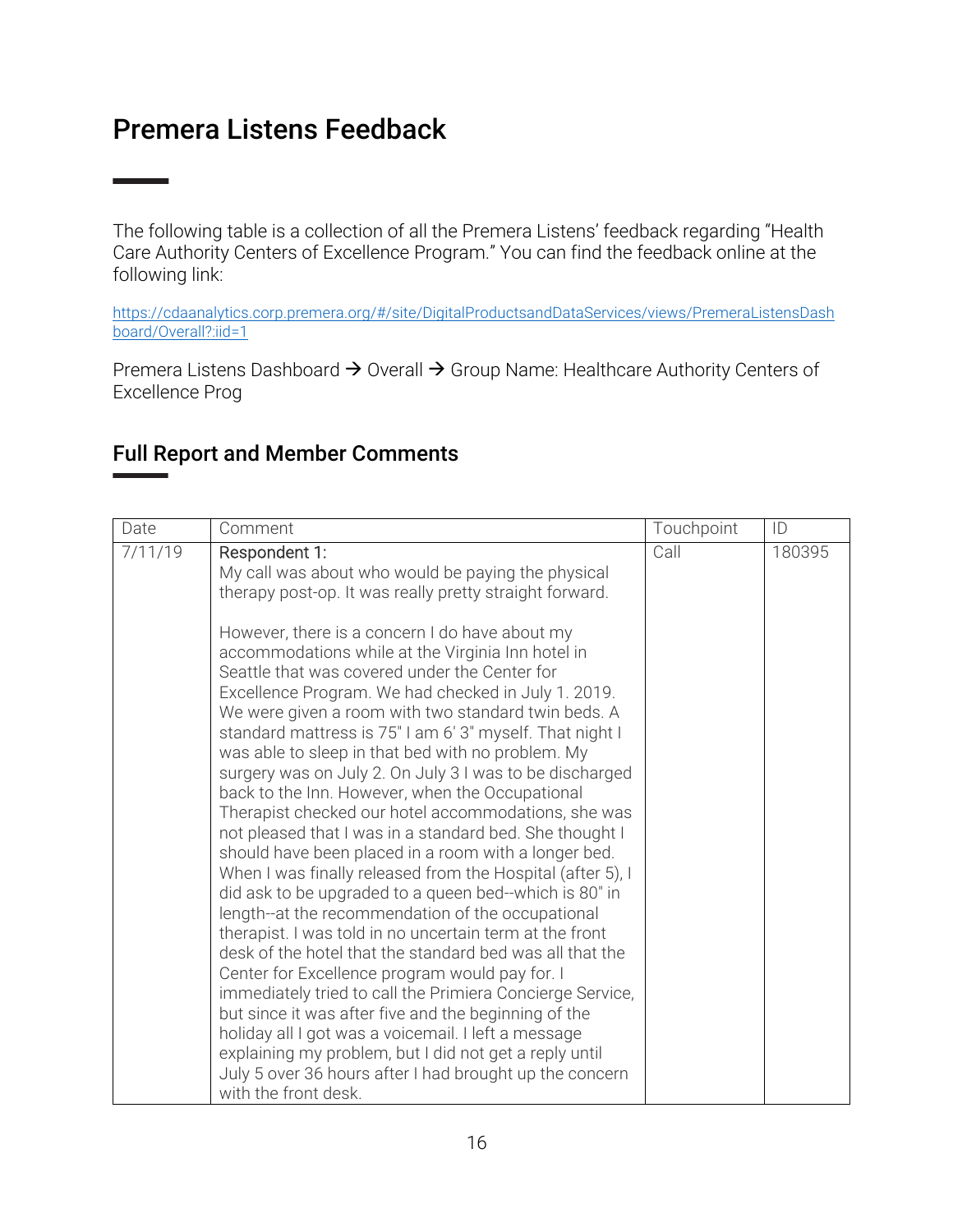|        | My point is accommodations need to be provided for<br>people taller than a standard 75 inch bed. And, even<br>though there was a holiday, there should be a way to be<br>able to get immediate assistance over the long<br>weekend.                                                                                                                                                                                                                                                                                                                                                                                                                                                                                                                                                                                                                                                                                                                                      |                          |        |
|--------|--------------------------------------------------------------------------------------------------------------------------------------------------------------------------------------------------------------------------------------------------------------------------------------------------------------------------------------------------------------------------------------------------------------------------------------------------------------------------------------------------------------------------------------------------------------------------------------------------------------------------------------------------------------------------------------------------------------------------------------------------------------------------------------------------------------------------------------------------------------------------------------------------------------------------------------------------------------------------|--------------------------|--------|
|        | While I am at it, I was disappointed in the standard<br>room we had as it was. There was no refrigerator or<br>microwave which is fairly common in a standard room<br>these days. Moreover, I found the bathroom below par.<br>The showerhead was broken. When I brought it to the<br>attendtion of the front desk they did replace it, But the<br>paint on the ceiling above the bathtub had significant<br>water damage from the bathtub in the room above our<br>room--water from the upper bathroom had caused<br>peeling on the wall above our bathtub. I again brought<br>this to the front desk. They said they would have<br>maintenance repair the damage after we vacated the<br>room. The deal is, routine inspection of the room should<br>have caught this deficiency, and they should have been<br>repaired long before we occupied the room, If I were to<br>give a star rating on the presentation of the room, it<br>would have been less than a three. |                          |        |
|        | Sorry to be so negative in this review. I only want to see<br>the program improve. I think it is a great program for<br>those who qualify.                                                                                                                                                                                                                                                                                                                                                                                                                                                                                                                                                                                                                                                                                                                                                                                                                               |                          |        |
| 6/7/19 | Respondent 2:<br>My experience with Premera has been great.<br>Communication has been top notch. All my questions<br>are answered when asked and the instructions and<br>paperwork given to me was explained clearly. Shout out<br>to the COE spine care team who made this experience<br>flawless :) might include a little more instruction on<br>parking. It is quite a ways away from the hotel and up a<br>steep incline to get to the hotel from the parking garage.<br>For someone heading there with back issues and leg<br>pain, it was a little difficult.                                                                                                                                                                                                                                                                                                                                                                                                     | Premera<br>Listens.com   | 174376 |
| 6/7/19 | Respondent 3:<br>The after my visit to Virginia Mason I was called and as<br>I was in a meeting, was unable to answer. I did call back<br>that day and requested a call back as I had questions. I<br>never heard from anyone so I called again on May 29th<br>and never got a call back. I called again on June 6th and<br>still have not gotten a call back. The ladies I have<br>spoken too are unable to answer my questions. My<br>whole process going there has been amazing.<br>Scheduling, directions, and each doctor visit. I left with<br>more information than I have gotten from any doctor                                                                                                                                                                                                                                                                                                                                                                 | Provider<br>Office Visit | 174337 |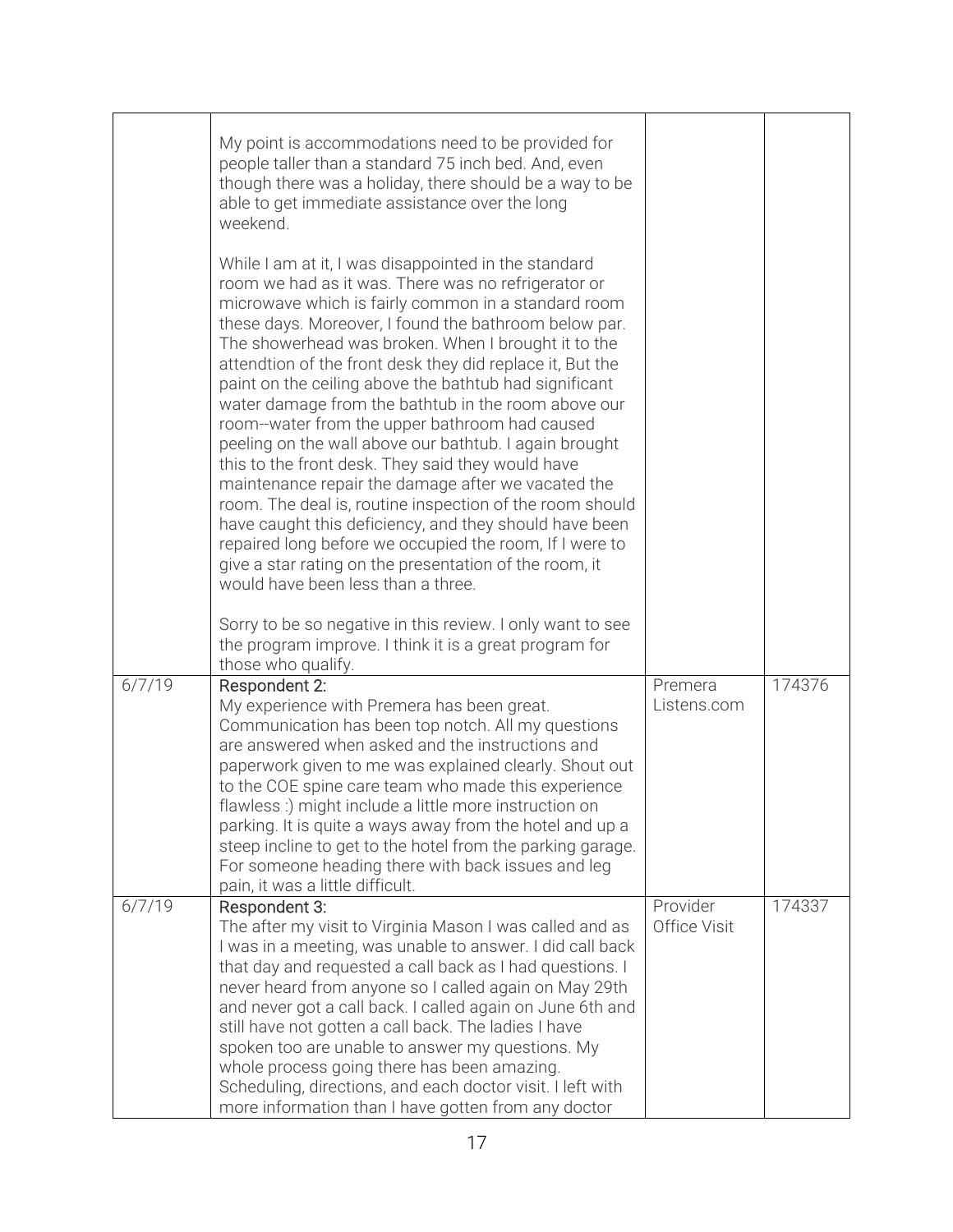|          | thus far, super happy. The communication since the<br>visit has been sub-par and may require some tweaking<br>on your end.                                                                                                                                                                                                                                                                                                                                                                                                                                                      |                          |        |
|----------|---------------------------------------------------------------------------------------------------------------------------------------------------------------------------------------------------------------------------------------------------------------------------------------------------------------------------------------------------------------------------------------------------------------------------------------------------------------------------------------------------------------------------------------------------------------------------------|--------------------------|--------|
| 6/4/19   | Respondent 4:<br>They did a great job on my hip replacement and I'm<br>doing very well-pretty much back to normal 3 weeks<br>later.                                                                                                                                                                                                                                                                                                                                                                                                                                             | Provider<br>Office Visit | 172636 |
| 5/21/19  | Respondent 5:<br>Dr MacDonald and the staff were wonderful. I never felt<br>hurried or rushed. I was encouraged to contact the<br>office if I had questions or concerns. I will definitely<br>recommend to others!                                                                                                                                                                                                                                                                                                                                                              | Provider<br>Office Visit | 169610 |
| 5/9/19   | Respondent 6:<br>Parking was a nightmare. Limited to three garages<br>under COE program and all were full. Good thing we got<br>there early. The majority of my time in the doctor's<br>office was actually spent with a PA who answered most<br>of my questions. I met the specialist towards the end of<br>the appointment and had maybe 10 minutes with him. I<br>would have thought to spend most of my time with the<br>specialist. He was to contact me regarding my Xrays<br>but no call, no response to my email in<br>MyVirginiaMason, or response to my call to them. | Provider<br>Office Visit | 167153 |
| 12/30/18 | Respondent 7:<br>On December 10th, I had a pre-op appointment for a<br>knee replacement, and on December 11th, I had the<br>knee replacement followed by about 24 hours in the<br>hospital. All has gone great!                                                                                                                                                                                                                                                                                                                                                                 | Provider<br>Office Visit | 140672 |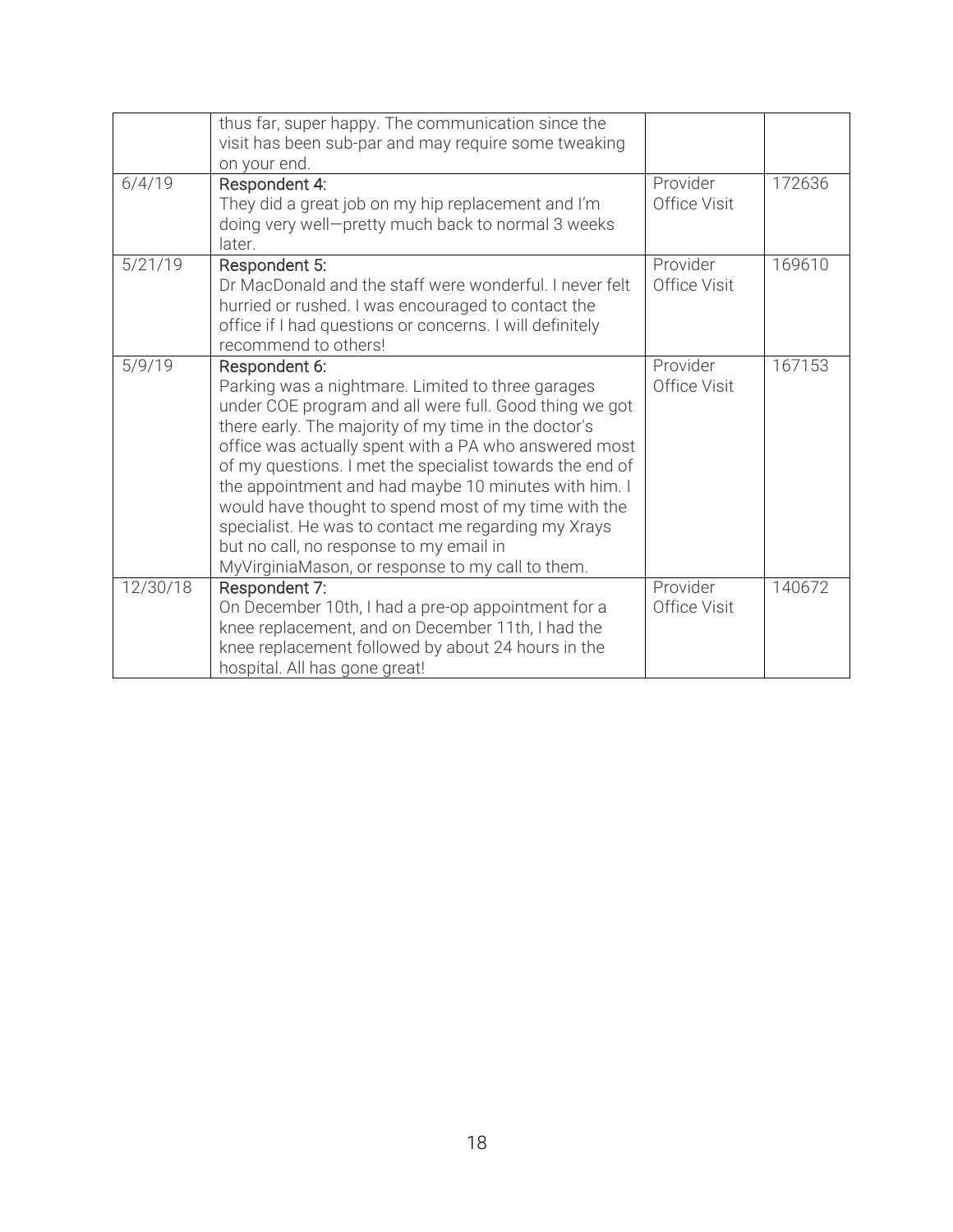#### Themes and Comments

Communication has been strong in the earlier stages of the program process, after members have called a Premera program representative. Information between Premera and the member, and the initial scheduling/doctor visits have been clear.

"Communication has been top notch"

Respondent 2

"All my questions are answered when asked and the instructions and paperwork given to me was explained clearly."

Respondent 2

"My whole process going there has been amazing. Scheduling, directions, and each doctor visit. I left with more information than I have gotten from any doctor thus far, super happy."

Respondent 3

Member experience is weakest in the later stages of the program process. Hotel accommodations and pre and post operation communication/experience has been subpar in many cases.

"Include a little more instruction on parking. It is quite a ways away from the hotel and up a steep incline to get to the hotel from the parking garage. For someone heading there with back issues and leg pain, it was a little difficult."

Respondent 2

"When the Occupational Therapist checked our hotel accommodations, she was not pleased that I was in a standard bed. She thought I should have been placed in a room with a longer bed... The standard bed was all that the Center for Excellence program would pay for."

Respondent 1

"I never heard from anyone so I called again on May 29th and never got a call back… The communication since the visit has been sub-par and may require some tweaking on your end."

Respondent 3

"Parking was a nightmare. Limited to three garages under COE program and all were full."

Respondent 6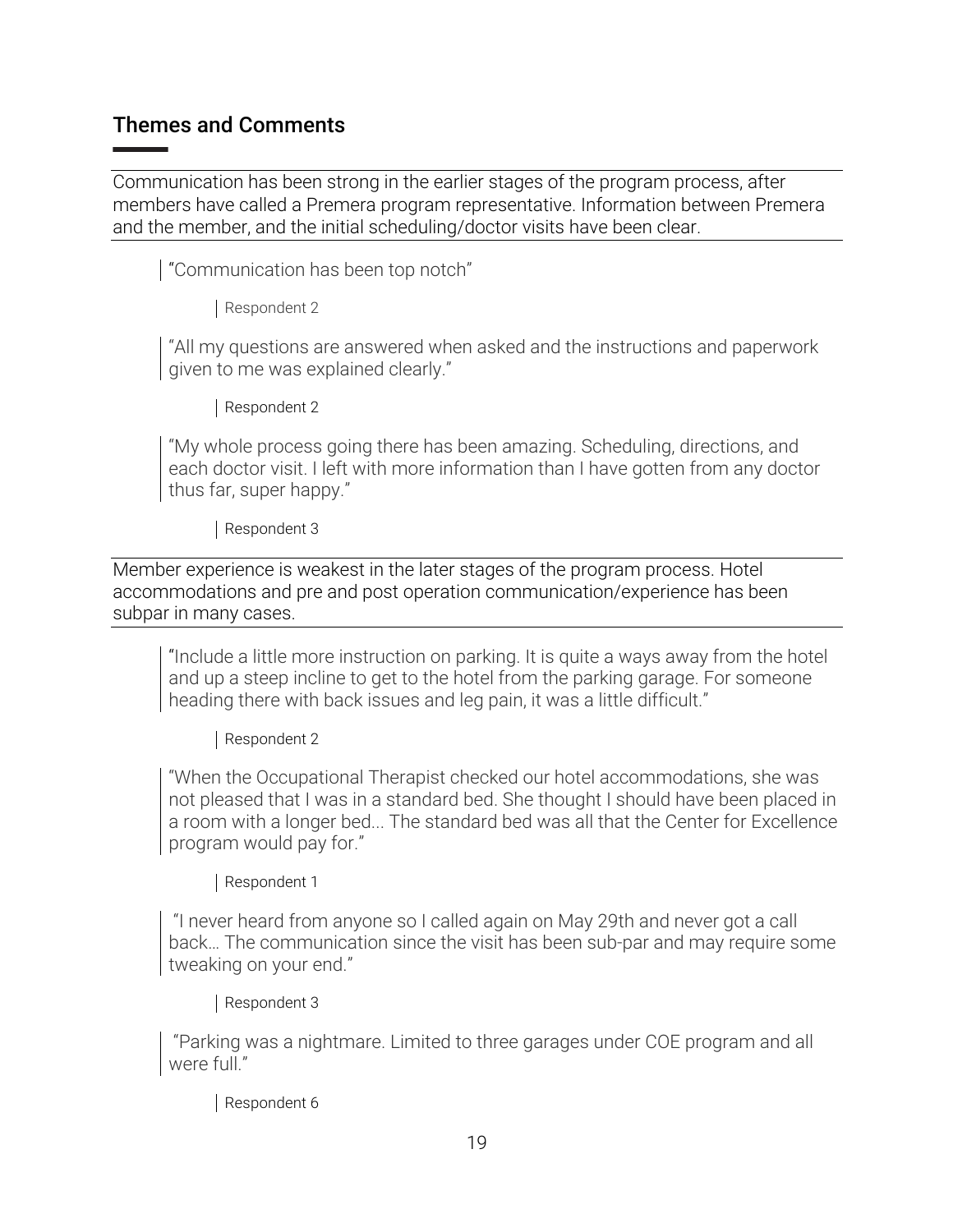"He was to contact me regarding my Xrays but no call, no response to my email in MyVirginiaMason, or response to my call to them."

Respondent 6

Communication, doctor and medical staff emotional/social fit, and surgery quality appear to have had the greatest impact on members' program experience.

"There should be a way to be able to get immediate assistance over the long weekend."

Respondent 1

"They did a great job on my hip replacement and I'm doing very well."

Respondent 4

"Dr MacDonald and the staff were wonderful. I never felt hurried or rushed."

Respondent 5

"I was encouraged to contact the office if I had questions or concerns."

Respondent 5

"I met the specialist towards the end of the appointment and had maybe 10 minutes with him. I would have thought to spend most of my time with the specialist."

Respondent 6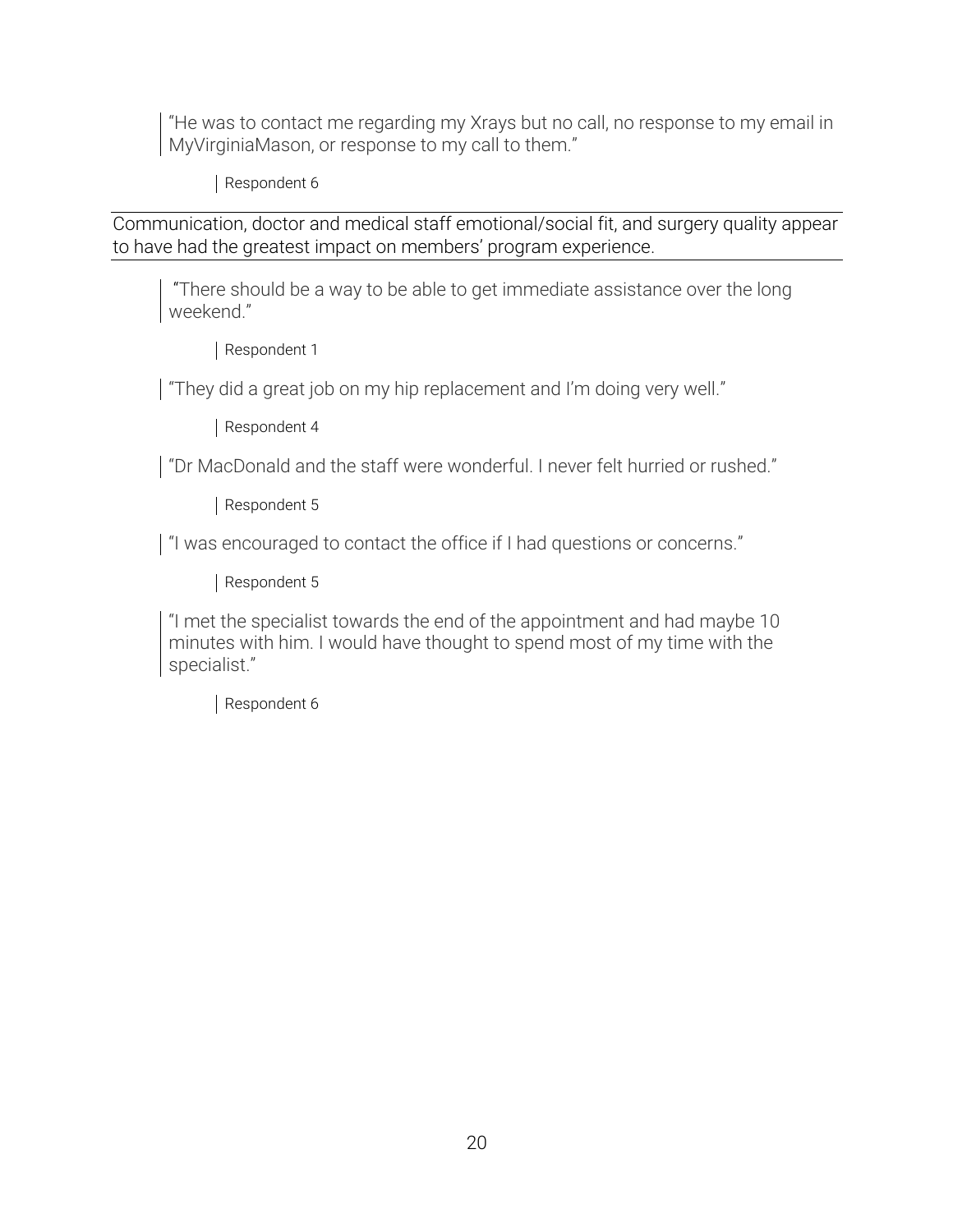#### Recommendations Based on Feedback

Ensure doctors and medical staff are adequately communicating and responding to our members questions and concerns.

• Why? Members value strong communication and a thoughtful relationship with their doctors and medical team. Some have reported negative experiences with this, while others were extremely pleased. Our goal is to ensure all our members have a positive experience after we connect them to their new doctors.

Make sure proper and pertinent hotel information and accommodations are available for our members undergoing surgery.

• Why? For those having to travel and stay in hotels that Premera provides, we want to ensure that our members are adequately taken care of, especially when it concerns their medical needs and accommodations. There have been several cases with lack of parking instructions, displeasing rooms, and improper medical accommodations.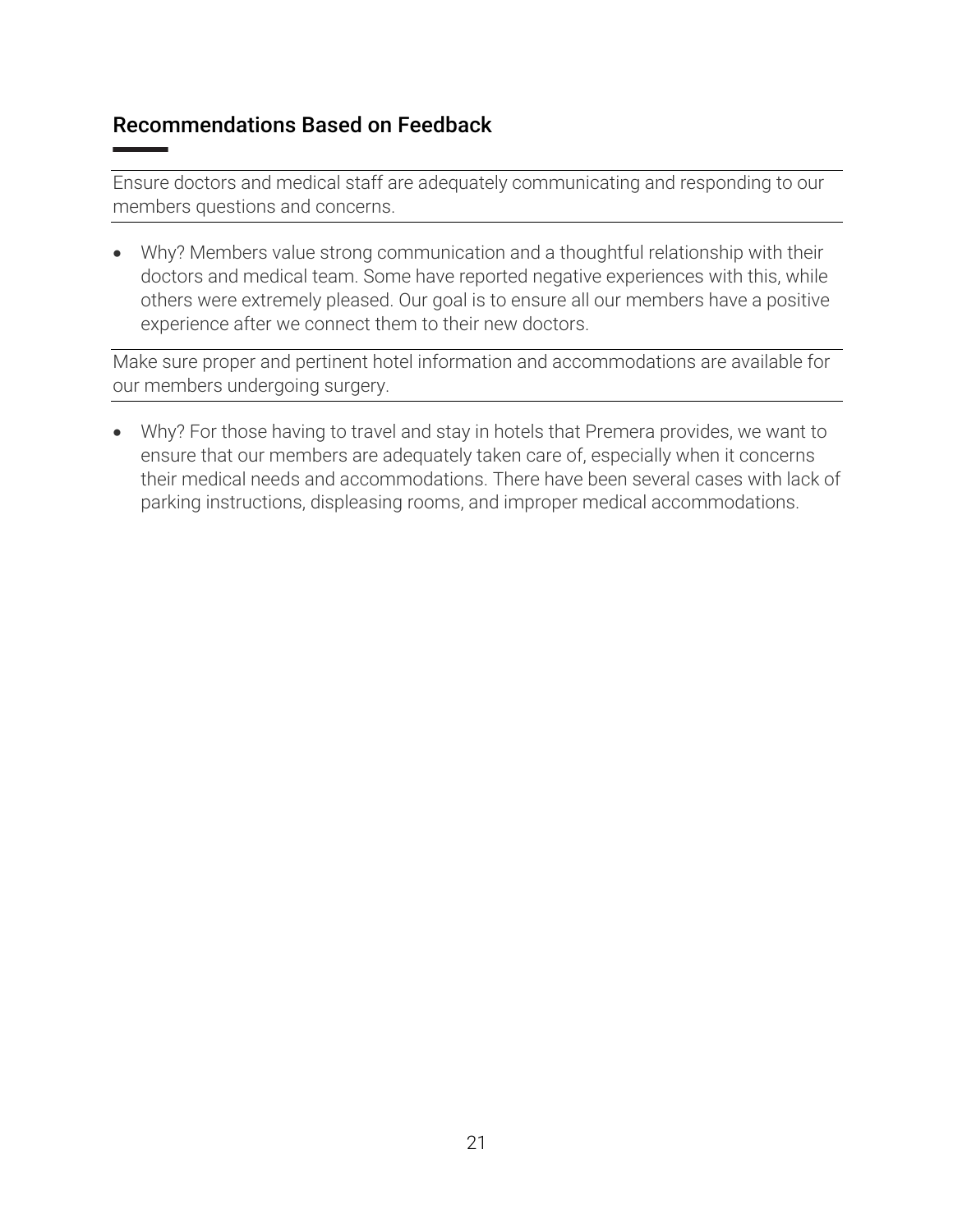## Overall Recommendations

The following list is a collection of all the aforementioned recommendations. For the reasoning that led to these recommendations, please review the "Recommendations" sections throughout this document.

Include testimonials, emotional stories, reviews, etc.

Make the designation options for our members extremely clear.

Continue and grow to make the cost breakdown between options clear and transparent.

Express why Select BDC+ is being offered, doing so with a focus of care for our members.

Express that there are additional materials that can be sent or discussed after a call has been made to a Premera program representative. Ensure that all outside sources from search engines display accurate and explicit program details.

Ensure doctors and medical staff are adequately communicating and responding to our members questions and concerns.

Make sure appropriate travel and lodging information and accommodations are available for our members undergoing surgery.